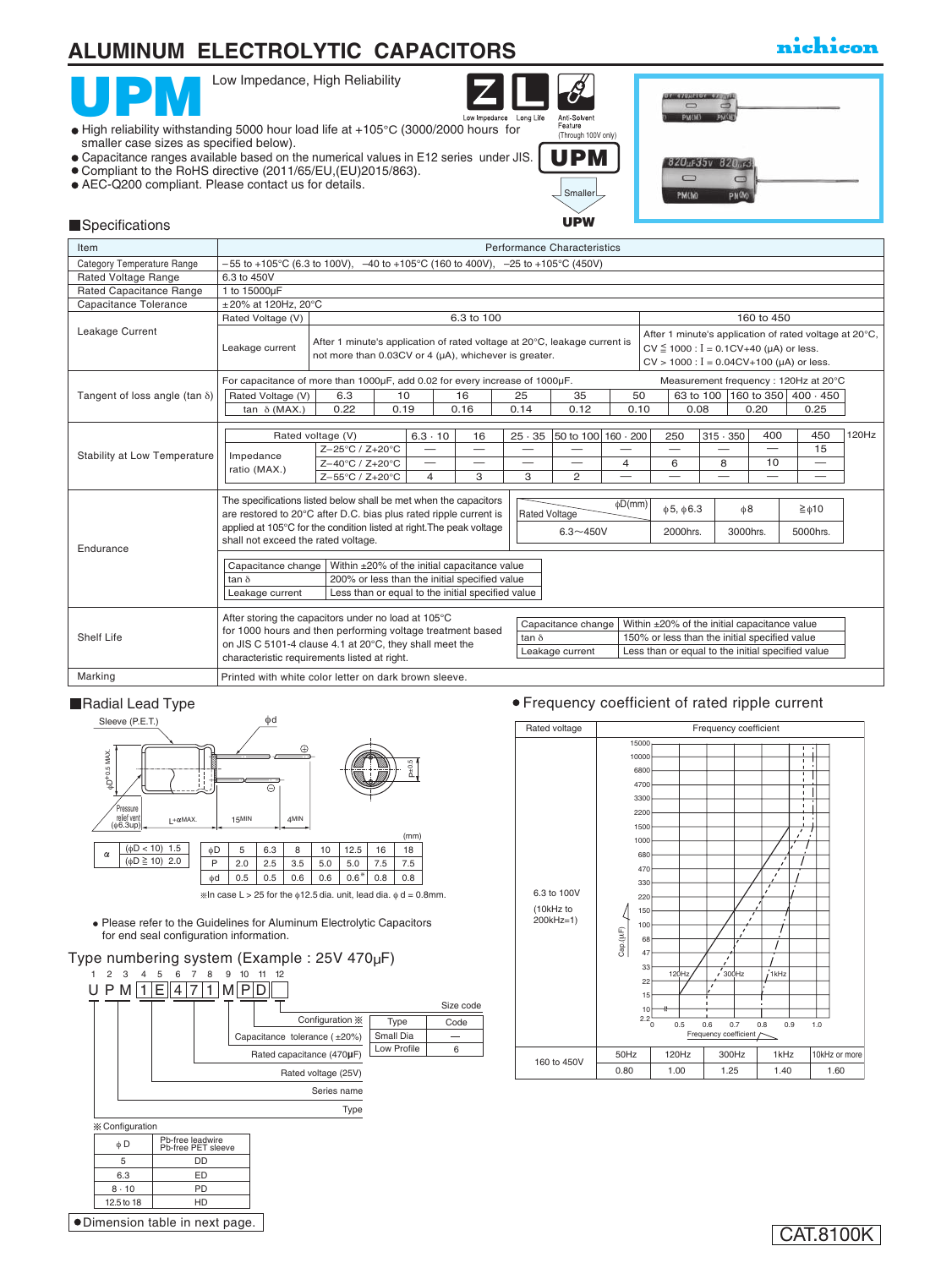### **■** Dimensions

| <b>Rated Voltage</b> | Rated       |                            |              | Leakage Current             | Impedance $(\Omega)$      | MAX.                       | (mArms) | <b>Rated Ripple</b>       |              |  |
|----------------------|-------------|----------------------------|--------------|-----------------------------|---------------------------|----------------------------|---------|---------------------------|--------------|--|
| (V)                  | Capacitance | <b>Case Size</b>           | tan $\delta$ | $(\mu A)$                   |                           |                            | 105°C/  |                           | Part Number  |  |
| (code)               | $(\mu F)$   | $\phi$ D $\times$ L $(mm)$ |              | (at 20°C after)<br>1 minute | $20^{\circ}$ C/<br>100kHz | $-10^{\circ}$ C/<br>100kHz | 10 to   | $105^{\circ}$ C/<br>120Hz |              |  |
|                      |             |                            |              |                             |                           |                            | 200kHz  |                           |              |  |
|                      | 100         | $5\times11$                | 0.22         | 18.9                        | 0.85                      | 1.70                       | 150     | 99                        | UPM0J101MDD  |  |
|                      | 120         | $5\times11$                | 0.22         | 22.68                       | 0.65                      | 1.30                       | 175     | 115                       | UPM0J121MDD  |  |
|                      | 150         | $6.3 \times 11$            | 0.22         | 28.35                       | 0.49                      | 0.98                       | 225     | 155                       | UPM0J151MED  |  |
|                      | 180         | $6.3 \times 11$            | 0.22         | 34.02                       | 0.39                      | 0.78                       | 250     | 175                       | UPM0J181MED  |  |
|                      | 220         | $6.3 \times 11$            | 0.22         | 41.58                       | 0.30                      | 0.60                       | 285     | 205                       | UPM0J221MED  |  |
|                      | 270         | $6.3\times15$              | 0.22         | 51.03                       | 0.24                      | 0.48                       | 370     | 275                       | UPM0J271MED  |  |
|                      | 330         | $6.3\times15$              | 0.22         | 62.37                       | 0.20                      | 0.40                       | 405     | 310                       | UPM0J331MED  |  |
|                      | 390         | $8\times11.5$              | 0.22         | 73.71                       | 0.17                      | 0.34                       | 445     | 345                       | UPM0J391MPD  |  |
|                      | 470         | $8\times15$                | 0.22         | 88.83                       | 0.14                      | 0.28                       | 550     | 440                       | UPM0J471MPD  |  |
|                      | 470         | $10 \times 12.5$           | 0.22         | 88.83                       | 0.14                      | 0.28                       | 635     | 505                       | UPM0J471MPD6 |  |
|                      | 560         | $8\times15$                | 0.22         | 105.84                      | 0.12                      | 0.24                       | 595     | 485                       | UPM0J561MPD  |  |
|                      | 560         | $10 \times 12.5$           | 0.22         | 105.84                      | 0.13                      | 0.26                       | 670     | 545                       | UPM0J561MPD6 |  |
|                      | 680         | $8\times20$                | 0.22         | 128.52                      | 0.10                      | 0.20                       | 730     | 605                       | UPM0J681MPD  |  |
|                      | 680         | $10\times16$               | 0.22         | 128.52                      | 0.11                      | 0.22                       | 825     | 685                       | UPM0J681MPD6 |  |
|                      | 820         | $8\times20$                | 0.22         | 154.98                      | 0.085                     | 0.17                       | 795     | 675                       | UPM0J821MPD  |  |
|                      | 820         | $10\times16$               | 0.22         | 154.98                      | 0.095                     | 0.19                       | 840     | 715                       | UPM0J821MPD6 |  |
|                      | 1000        | $10\times 20$              | 0.22         | 189                         | 0.075                     | 0.15                       | 950     | 820                       | UPM0J102MPD  |  |
|                      | 1000        | $12.5\times15$             | 0.22         | 189                         | 0.085                     | 0.17                       | 890     | 770                       | UPM0J102MHD6 |  |
|                      | 1200        | $10\times 20$              | 0.22         | 226.8                       | 0.065                     | 0.13                       | 1060    | 930                       | UPM0J122MPD  |  |
|                      | 1200        | $12.5 \times 15$           | 0.22         | 226.8                       | 0.075                     | 0.15                       | 950     | 835                       | UPM0J122MHD6 |  |
|                      | 1500        | $10\times25$               | 0.22         | 283.5                       | 0.055                     | 0.11                       | 1260    | 1130                      | UPM0J152MPD  |  |
| 6.3                  | 1500        | $12.5 \times 15$           | 0.22         | 283.5                       | 0.065                     | 0.13                       | 1020    | 915                       | UPM0J152MHD6 |  |
| (0J)                 | 1800        | $10\times31.5$             | 0.22         | 340.2                       | 0.050                     | 0.10                       | 1370    | 1230                      | UPM0J182MPD  |  |
|                      | 1800        | $16\times15$               | 0.22         | 340.2                       | 0.055                     | 0.11                       | 1270    | 1140                      | UPM0J182MHD6 |  |
|                      | 2200        | $10 \times 31.5$           | 0.24         | 415.8                       | 0.043                     | 0.086                      | 1470    | 1320                      | UPM0J222MPD  |  |
|                      | 2200        | $16\times15$               | 0.24         | 415.8                       | 0.049                     | 0.098                      | 1340    | 1200                      | UPM0J222MHD6 |  |
|                      | 2700        | $12.5 \times 25$           | 0.24         | 510.3                       | 0.038                     | 0.076                      | 1700    | 1530                      | UPM0J272MHD  |  |
|                      | 2700        | $18\times15$               | 0.24         | 510.3                       | 0.044                     | 0.088                      | 1500    | 1350                      | UPM0J272MHD6 |  |
|                      | 3300        | $12.5\times25$             | 0.26         | 623.7                       | 0.034                     | 0.068                      | 1710    | 1530                      | UPM0J332MHD  |  |
|                      | 3300        | $18\times15$               | 0.26         | 623.7                       | 0.039                     | 0.078                      | 1600    | 1440                      | UPM0J332MHD6 |  |
|                      | 3900        | $12.5 \times 31.5$         | 0.26         | 737.1                       | 0.031                     | 0.062                      | 1980    | 1780                      | UPM0J392MHD  |  |
|                      | 3900        | $16\times20$               | 0.26         | 737.1                       | 0.036                     | 0.072                      | 1770    | 1590                      | UPM0J392MHD6 |  |
|                      | 4700        | $12.5 \times 35.5$         | 0.28         | 888.3                       | 0.028                     | 0.056                      | 2230    | 2000                      | UPM0J472MHD  |  |
|                      | 4700        | $18\times20$               | 0.28         | 888.3                       | 0.032                     | 0.064                      | 1920    | 1720                      | UPM0J472MHD6 |  |
|                      | 5600        | $12.5 \times 40$           | 0.30         | 1058.4                      | 0.026                     | 0.052                      | 2460    | 2210                      | UPM0J562MHD  |  |
|                      | 5600        | $18\times20$               | 0.30         | 1058.4                      | 0.030                     | 0.060                      | 1980    | 1780                      | UPM0J562MHD6 |  |
|                      | 6800        | $16 \times 31.5$           | 0.32         | 1285.2                      | 0.024                     | 0.048                      | 2510    | 2250                      | UPM0J682MHD  |  |
|                      | 6800        | $18\times25$               | 0.32         | 1285.2                      | 0.027                     | 0.054                      | 2350    | 2110                      | UPM0J682MHD6 |  |
|                      | 8200        | $16 \times 35.5$           | 0.36         | 1549.8                      | 0.022                     | 0.044                      | 2770    | 2490                      | UPM0J822MHD  |  |
|                      | 8200        | $18 \times 31.5$           | 0.36         | 1549.8                      | 0.025                     | 0.050                      | 2600    | 2340                      | UPM0J822MHD6 |  |
|                      | 10000       | $16\times 40$              | 0.40         | 1890                        | 0.020                     | 0.040                      | 3110    | 2790                      | UPM0J103MHD  |  |
|                      | 10000       | $18 \times 31.5$           | 0.40         | 1890                        | 0.023                     | 0.046                      | 2720    | 2440                      | UPM0J103MHD6 |  |
|                      | 12000       | $18\times35.5$             | 0.44         | 2268                        | 0.019                     | 0.038                      | 3050    | 2740                      | UPM0J123MHD  |  |
|                      | 15000       | $18\times 40$              | 0.50         | 2835                        | 0.018                     | 0.036                      | 3300    | 2970                      | UPM0J153MHD  |  |
|                      | 68          | $5\times11$                | 0.19         | 20.4                        | 0.80                      | 1.60                       | 155     | 97                        | UPM1A680MDD  |  |
|                      | 82          | $5\times11$                | 0.19         | 24.6                        | 0.65                      | 1.30                       | 175     | 110                       | UPM1A820MDD  |  |
| 10                   | 100         | $6.3\times11$              | 0.19         | 30                          | 0.55                      | 1.10                       | 210     | 135                       | UPM1A101MED  |  |
| (1A)                 | 120         | $6.3\times11$              | 0.19         | 36                          | 0.44                      | 0.88                       | 235     | 160                       | UPM1A121MED  |  |
|                      | 150         | $6.3\times11$              | 0.19         | 45                          | 0.35                      | 0.70                       | 265     | 185                       | UPM1A151MED  |  |
|                      | 180         | $6.3\times11$              | 0.19         | 54                          | 0.29                      | 0.58                       | 290     | 205                       | UPM1A181MED  |  |
|                      | 220         | $6.3\times15$              | 0.19         | 66                          | 0.24                      | 0.48                       | 370     | 270                       | UPM1A221MED  |  |

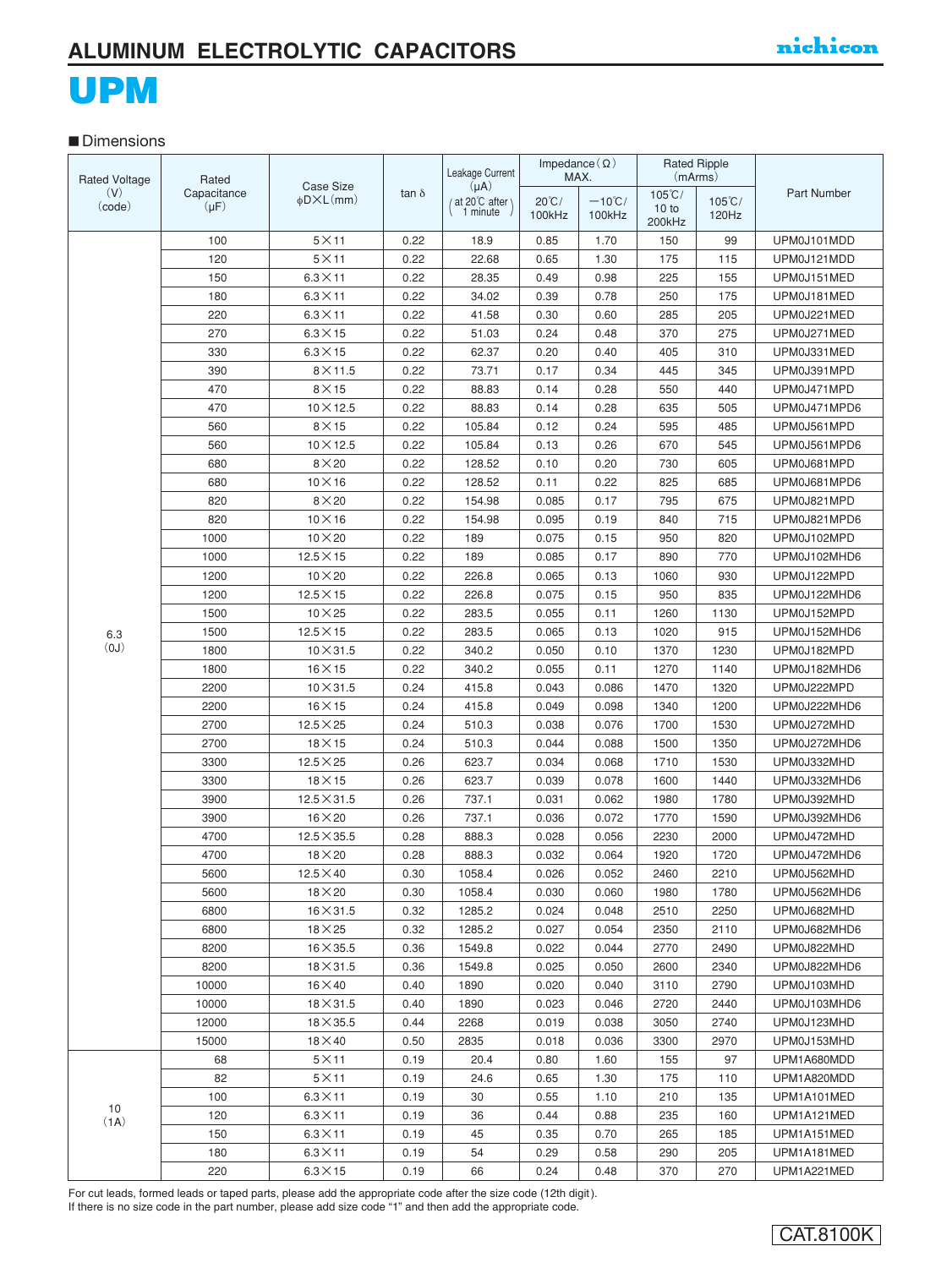#### **■** Dimensions

| <b>Rated Voltage</b><br>Rated |                          |                                         |              | Leakage Current            | Impedance $(\Omega)$ | MAX.             | <b>Rated Ripple</b><br>(mArms) |                  |              |  |
|-------------------------------|--------------------------|-----------------------------------------|--------------|----------------------------|----------------------|------------------|--------------------------------|------------------|--------------|--|
| (V)<br>(code)                 | Capacitance<br>$(\mu F)$ | Case Size<br>$\phi$ D $\times$ L $(mm)$ | $tan \delta$ | $(\mu A)$<br>at 20°C after | $20^{\circ}$ C/      | $-10^{\circ}$ C/ | $105^{\circ}$ C/               | $105^{\circ}$ C/ | Part Number  |  |
|                               |                          |                                         |              | , 1 minute,                | 100kHz               | 100kHz           | 10 to<br>200kHz                | 120Hz            |              |  |
|                               | 270                      | $6.3 \times 15$                         | 0.19         | 81                         | 0.20                 | 0.40             | 405                            | 300              | UPM1A271MED  |  |
|                               | 330                      | $8\times$ 11.5                          | 0.19         | 99                         | 0.16                 | 0.32             | 460                            | 350              | UPM1A331MPD  |  |
|                               | 390                      | $8\times15$                             | 0.19         | 117                        | 0.14                 | 0.28             | 550                            | 430              | UPM1A391MPD  |  |
|                               | 390                      | $10 \times 12.5$                        | 0.19         | 117                        | 0.15                 | 0.30             | 635                            | 490              | UPM1A391MPD6 |  |
|                               | 470                      | $8\times15$                             | 0.19         | 141                        | 0.12                 | 0.24             | 595                            | 475              | UPM1A471MPD  |  |
|                               | 470                      | $10 \times 12.5$                        | 0.19         | 141                        | 0.13                 | 0.26             | 670                            | 535              | UPM1A471MPD6 |  |
|                               | 560                      | $8\times20$                             | 0.19         | 168                        | 0.10                 | 0.20             | 730                            | 595              | UPM1A561MPD  |  |
|                               | 560                      | $10\times16$                            | 0.19         | 168                        | 0.11                 | 0.22             | 700                            | 570              | UPM1A561MPD6 |  |
|                               | 680                      | $8\times20$                             | 0.19         | 204                        | 0.085                | 0.17             | 795                            | 660              | UPM1A681MPD  |  |
|                               | 680                      | $10\times16$                            | 0.19         | 204                        | 0.090                | 0.18             | 825                            | 685              | UPM1A681MPD6 |  |
|                               | 820                      | $10\times20$                            | 0.19         | 246                        | 0.070                | 0.14             | 985                            | 835              | UPM1A821MPD  |  |
|                               | 820                      | $12.5 \times 15$                        | 0.19         | 246                        | 0.080                | 0.16             | 920                            | 780              | UPM1A821MHD6 |  |
|                               | 1000                     | $10\times 20$                           | 0.19         | 300                        | 0.060                | 0.12             | 1060                           | 915              | UPM1A102MPD  |  |
|                               | 1000                     | $12.5 \times 15$                        | 0.19         | 300                        | 0.065                | 0.13             | 1040                           | 900              | UPM1A102MHD6 |  |
|                               | 1200                     | $10\times25$                            | 0.19         | 360                        | 0.050                | 0.10             | 1260                           | 1120             | UPM1A122MPD  |  |
|                               | 1200                     | $12.5\times15$                          | 0.19         | 360                        | 0.060                | 0.12             | 1060                           | 930              | UPM1A122MHD6 |  |
|                               | 1500                     | $10\times31.5$                          | 0.19         | 450                        | 0.045                | 0.09             | 1450                           | 1300             | UPM1A152MPD  |  |
|                               | 1500                     | $16\times15$                            | 0.19         | 450                        | 0.050                | 0.10             | 1330                           | 1190             | UPM1A152MHD6 |  |
| 10<br>(1A)                    | 1800                     | $12.5 \times 20$                        | 0.19         | 540                        | 0.039                | 0.078            | 1470                           | 1320             | UPM1A182MHD  |  |
|                               | 1800                     | $16\times15$                            | 0.19         | 540                        | 0.044                | 0.088            | 1420                           | 1270             | UPM1A182MHD6 |  |
|                               | 2200                     | $12.5 \times 25$                        | 0.21         | 660                        | 0.034                | 0.068            | 1710                           | 1530             | UPM1A222MHD  |  |
|                               | 2200                     | $18\times15$                            | 0.21         | 660                        | 0.039                | 0.078            | 1600                           | 1440             | UPM1A222MHD6 |  |
|                               | 2700                     | $12.5 \times 31.5$                      | 0.21         | 810                        | 0.030                | 0.060            | 1980                           | 1780             | UPM1A272MHD  |  |
|                               | 2700                     | $16\times20$                            | 0.21         | 810                        | 0.035                | 0.070            | 1740                           | 1560             | UPM1A272MHD6 |  |
|                               | 3300                     | $12.5 \times 35.5$                      | 0.23         | 990                        | 0.026                | 0.052            | 2230                           | 2000             | UPM1A332MHD  |  |
|                               | 3300                     | $16\times20$                            | 0.23         | 990                        | 0.031                | 0.062            | 1850                           | 1660             | UPM1A332MHD6 |  |
|                               | 3900                     | $12.5 \times 40$                        | 0.23         | 1170                       | 0.024                | 0.048            | 2460                           | 2210             | UPM1A392MHD  |  |
|                               | 3900                     | $18\times20$                            | 0.23         | 1170                       | 0.028                | 0.056            | 2050                           | 1840             | UPM1A392MHD6 |  |
|                               | 4700                     | $16 \times 31.5$                        | 0.25         | 1410                       | 0.023                | 0.046            | 2420                           | 2170             | UPM1A472MHD  |  |
|                               | 4700                     | $18\times25$                            | 0.25         | 1410                       | 0.026                | 0.052            | 2350                           | 2110             | UPM1A472MHD6 |  |
|                               | 5600                     | $16 \times 35.5$                        | 0.27         | 1680                       | 0.021                | 0.042            | 2610                           | 2340             | UPM1A562MHD  |  |
|                               | 5600                     | $18\times25$                            | 0.27         | 1680                       | 0.024                | 0.048            | 2440                           | 2190             | UPM1A562MHD6 |  |
|                               | 6800                     | $16\times35.5$                          | 0.29         | 2040                       | 0.020                | 0.040            | 2770                           | 2490             | UPM1A682MHD  |  |
|                               | 6800                     | $18\times31.5$                          | 0.29         | 2040                       | 0.022                | 0.044            | 2720                           | 2440             | UPM1A682MHD6 |  |
|                               | 8200                     | $16\times40$                            | 0.33         | 2460                       | 0.019                | 0.038            | 3110                           | 2790             | UPM1A822MHD  |  |
|                               | 8200                     | $18\times35.5$                          | 0.33         | 2460                       | 0.021                | 0.042            | 3050                           | 2740             | UPM1A822MHD6 |  |
|                               | 10000                    | $18\times 40$                           | 0.37         | 3000                       | 0.017                | 0.034            | 3300                           | 2970             | UPM1A103MHD  |  |
|                               | 47                       | $5\times11$                             | 0.16         | 22.56                      | 0.80                 | 1.60             | 155                            | 92               | UPM1C470MDD  |  |
|                               | 56                       | $5\times11$                             | 0.16         | 26.88                      | 0.65                 | 1.30             | 175                            | 105              | UPM1C560MDD  |  |
|                               | 68                       | $6.3\times11$                           | 0.16         | 32.64                      | 0.50                 | 1.00             | 220                            | 135              | UPM1C680MED  |  |
|                               | 82                       | $6.3\times11$                           | 0.16         | 39.36                      | 0.42                 | 0.84             | 240                            | 155              | UPM1C820MED  |  |
|                               | 100                      | $6.3\times11$                           | 0.16         | 48                         | 0.35                 | 0.70             | 265                            | 175              | UPM1C101MED  |  |
|                               | 120                      | $6.3\times11$                           | 0.16         | 57.6                       | 0.29                 | 0.58             | 290                            | 195              | UPM1C121MED  |  |
| 16                            | 150                      | $6.3\times15$                           | 0.16         | 72                         | 0.23                 | 0.46             | 375                            | 260              | UPM1C151MED  |  |
| (1C)                          | 180                      | $6.3\times15$                           | 0.16         | 86.4                       | 0.20                 | 0.40             | 405                            | 285              | UPM1C181MED  |  |
|                               | 220                      | $8\times$ 11.5                          | 0.16         | 105.6                      | 0.16                 | 0.32             | 460                            | 335              | UPM1C221MPD  |  |
|                               | 270                      | $8\times15$                             | 0.16         | 129.6                      | 0.14                 | 0.28             | 550                            | 410              | UPM1C271MPD  |  |
|                               | 270                      | $10\times12.5$                          | 0.16         | 129.6                      | 0.14                 | 0.28             | 635                            | 470              | UPM1C271MPD6 |  |
|                               | 330                      | $8\times15$                             | 0.16         | 158.4                      | 0.12                 | 0.24             | 595                            | 455              | UPM1C331MPD  |  |
|                               | 330                      | $10\times12.5$                          | 0.16         | 158.4                      | 0.12                 | 0.24             | 670                            | 510              | UPM1C331MPD6 |  |
|                               | 390                      | $8\times20$                             | 0.16         | 187.2                      | 0.10                 | 0.20             | 730                            | 570              | UPM1C391MPD  |  |

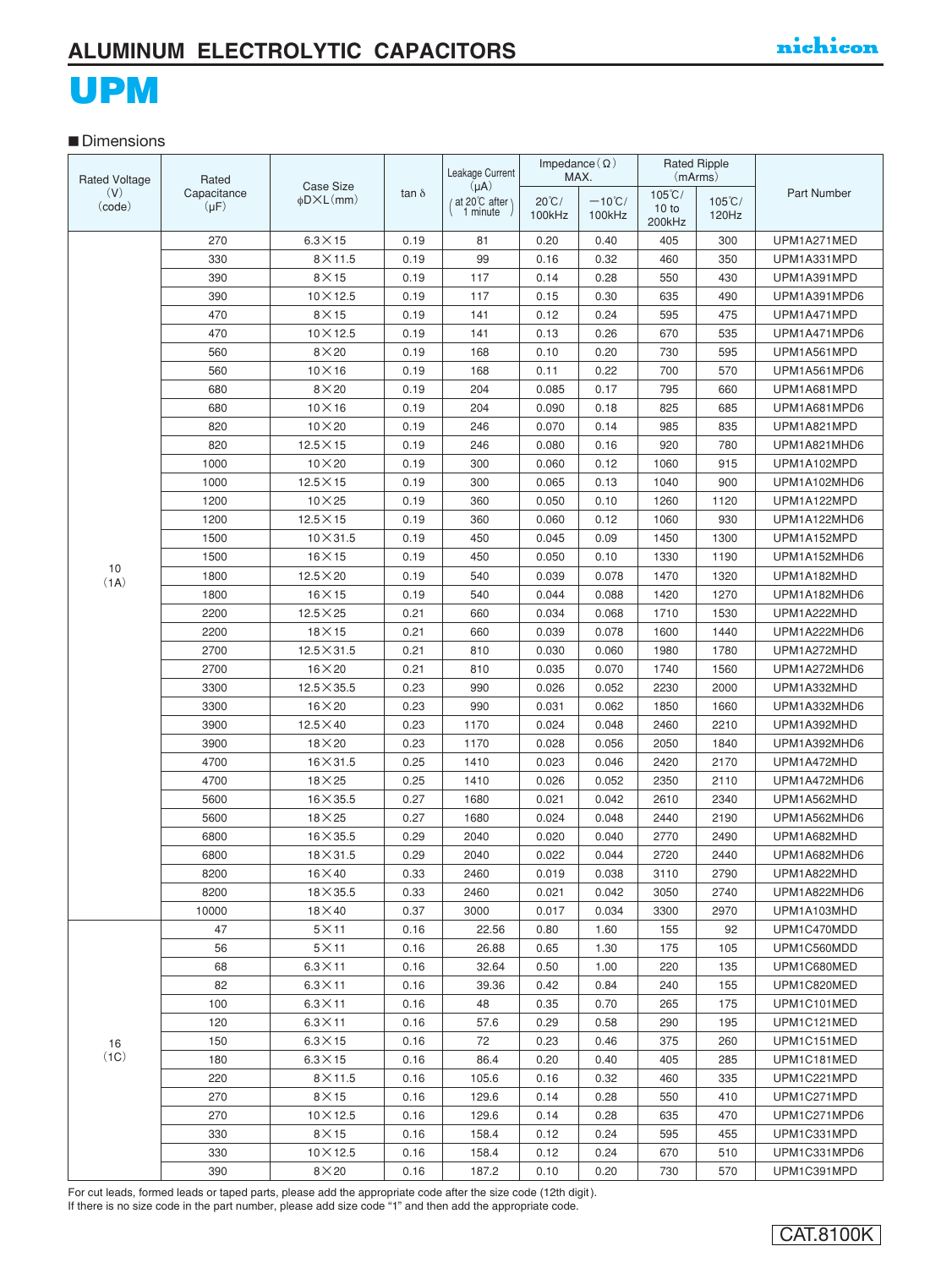## UPM

#### **■** Dimensions

| <b>Rated Voltage</b> | Rated       |                                         |              | Leakage Current            | Impedance $(\Omega)$ | MAX.             |                  | <b>Rated Ripple</b><br>(mArms) |              |
|----------------------|-------------|-----------------------------------------|--------------|----------------------------|----------------------|------------------|------------------|--------------------------------|--------------|
| (V)                  | Capacitance | Case Size<br>$\phi$ D $\times$ L $(mm)$ | tan $\delta$ | $(\mu A)$<br>at 20°C after | $20^{\circ}$ C/      | $-10^{\circ}$ C/ | $105^{\circ}$ C/ | $105^{\circ}$ C/               | Part Number  |
| (code)               | $(\mu F)$   |                                         |              | 1 minute                   | 100kHz               | 100kHz           | 10 to<br>200kHz  | 120Hz                          |              |
|                      | 390         | $10\times16$                            | 0.16         | 187.2                      | 0.10                 | 0.20             | 730              | 570                            | UPM1C391MPD6 |
|                      | 470         | $8\times20$                             | 0.16         | 225.6                      | 0.090                | 0.18             | 770              | 615                            | UPM1C471MPD  |
|                      | 470         | $10\times16$                            | 0.16         | 225.6                      | 0.090                | 0.18             | 825              | 660                            | UPM1C471MPD6 |
|                      | 560         | $10\times20$                            | 0.16         | 268.8                      | 0.075                | 0.15             | 950              | 775                            | UPM1C561MPD  |
|                      | 560         | $12.5 \times 15$                        | 0.16         | 268.8                      | 0.080                | 0.16             | 920              | 750                            | UPM1C561MHD6 |
|                      | 680         | $10\times 20$                           | 0.16         | 326.4                      | 0.065                | 0.13             | 1060             | 880                            | UPM1C681MPD  |
|                      | 680         | $12.5\times15$                          | 0.16         | 326.4                      | 0.070                | 0.14             | 985              | 820                            | UPM1C681MHD6 |
|                      | 820         | $10\times25$                            | 0.16         | 393.6                      | 0.055                | 0.11             | 1260             | 1070                           | UPM1C821MPD  |
|                      | 820         | $12.5 \times 15$                        | 0.16         | 393.6                      | 0.060                | 0.12             | 1060             | 900                            | UPM1C821MHD6 |
|                      | 1000        | $10\times31.5$                          | 0.16         | 480                        | 0.047                | 0.094            | 1410             | 1220                           | UPM1C102MPD  |
|                      | 1000        | $16\times15$                            | 0.16         | 480                        | 0.055                | 0.11             | 1270             | 1100                           | UPM1C102MHD6 |
|                      | 1200        | $12.5\times20$                          | 0.16         | 576                        | 0.041                | 0.082            | 1430             | 1250                           | UPM1C122MHD  |
|                      | 1200        | $16\times15$                            | 0.16         | 576                        | 0.046                | 0.092            | 1390             | 1220                           | UPM1C122MHD6 |
|                      | 1500        | $12.5 \times 25$                        | 0.16         | 720                        | 0.036                | 0.072            | 1700             | 1530                           | UPM1C152MHD  |
|                      | 1500        | $18\times15$                            | 0.16         | 720                        | 0.041                | 0.082            | 1560             | 1400                           | UPM1C152MHD6 |
| 16                   | 1800        | $12.5 \times 31.5$                      | 0.16         | 864                        | 0.032                | 0.064            | 1880             | 1690                           | UPM1C182MHD  |
| (1C)                 | 1800        | $16\times20$                            | 0.16         | 864                        | 0.037                | 0.074            | 1700             | 1530                           | UPM1C182MHD6 |
|                      | 2200        | $12.5 \times 31.5$                      | 0.18         | 1056                       | 0.028                | 0.056            | 2010             | 1800                           | UPM1C222MHD  |
|                      | 2200        | $16\times20$                            | 0.18         | 1056                       | 0.033                | 0.066            | 1800             | 1620                           | UPM1C222MHD6 |
|                      | 2700        | $12.5 \times 35.5$                      | 0.18         | 1296                       | 0.025                | 0.050            | 2230             | 2000                           | UPM1C272MHD  |
|                      | 2700        | $16\times25$                            | 0.18         | 1296                       | 0.030                | 0.060            | 2190             | 1970                           | UPM1C272MHD6 |
|                      | 3300        | $12.5 \times 40$                        | 0.20         | 1584                       | 0.023                | 0.046            | 2460             | 2210                           | UPM1C332MHD  |
|                      | 3300        | $18\times20$                            | 0.20         | 1584                       | 0.027                | 0.054            | 2090             | 1880                           | UPM1C332MHD6 |
|                      | 3900        | $16 \times 31.5$                        | 0.20         | 1872                       | 0.022                | 0.044            | 2510             | 2250                           | UPM1C392MHD  |
|                      | 3900        | $18\times25$                            | 0.20         | 1872                       | 0.025                | 0.050            | 2350             | 2110                           | UPM1C392MHD6 |
|                      | 4700        | $16\times35.5$                          | 0.22         | 2256                       | 0.020                | 0.040            | 2770             | 2490                           | UPM1C472MHD  |
|                      | 4700        | $18\times31.5$                          | 0.22         | 2256                       | 0.023                | 0.046            | 2720             | 2440                           | UPM1C472MHD6 |
|                      | 5600        | $16\times 40$                           | 0.24         | 2688                       | 0.019                | 0.038            | 3110             | 2790                           | UPM1C562MHD  |
|                      | 5600        | $18\times35.5$                          | 0.24         | 2688                       | 0.022                | 0.044            | 2620             | 2350                           | UPM1C562MHD6 |
|                      | 6800        | $18\times35.5$                          | 0.26         | 3264                       | 0.018                | 0.036            | 3050             | 2740                           | UPM1C682MHD  |
|                      | 8200        | $18\times 40$                           | 0.30         | 3936                       | 0.017                | 0.034            | 3300             | 2970                           | UPM1C822MHD  |
|                      | 33          | $5\times11$                             | 0.14         | 24.75                      | 0.80                 | 1.60             | 155              | 88                             | UPM1E330MDD  |
|                      | 39          | $5\times11$                             | 0.14         | 29.25                      | 0.65                 | 1.30             | 175              | 100                            | UPM1E390MDD  |
|                      | 47          | $6.3 \times 11$                         | 0.14         | 35.25                      | 0.55                 | 1.10             | 210              | 125                            | UPM1E470MED  |
|                      | 56          | $6.3 \times 11$                         | 0.14         | 42                         | 0.44                 | 0.88             | 235              | 140                            | UPM1E560MED  |
|                      | 68          | $6.3\times11$                           | 0.14         | 51                         | 0.36                 | 0.72             | 260              | 160                            | UPM1E680MED  |
|                      | 82          | $6.3\times11$                           | 0.14         | 61.5                       | 0.30                 | 0.60             | 285              | 180                            | UPM1E820MED  |
|                      | 100         | $6.3\times15$                           | 0.14         | 75                         | 0.24                 | 0.48             | 370              | 245                            | UPM1E101MED  |
|                      | 120         | $6.3\times15$                           | 0.14         | 90                         | 0.20                 | 0.40             | 405              | 275                            | UPM1E121MED  |
|                      | 150         | $8\times$ 11.5                          | 0.14         | 112.5                      | 0.16                 | 0.32             | 460              | 320                            | UPM1E151MPD  |
| 25                   | 180         | $8\times15$                             | 0.14         | 135                        | 0.14                 | 0.28             | 550              | 390                            | UPM1E181MPD  |
| (1E)                 | 180         | $10\times12.5$                          | 0.14         | 135                        | 0.15                 | 0.30             | 635              | 450                            | UPM1E181MPD6 |
|                      | 220         | $8\times15$                             | 0.14         | 165                        | 0.11                 | 0.22             | 625              | 455                            | UPM1E221MPD  |
|                      | 220         | $10\times12.5$                          | 0.14         | 165                        | 0.13                 | 0.26             | 670              | 485                            | UPM1E221MPD6 |
|                      | 270         | $8\times20$                             | 0.14         | 202.5                      | 0.095                | 0.19             | 750              | 560                            | UPM1E271MPD  |
|                      | 270         | $10\times16$                            | 0.14         | 202.5                      | 0.11                 | 0.22             | 700              | 525                            | UPM1E271MPD6 |
|                      | 330         | $8\times20$                             | 0.14         | 247.5                      | 0.085                | 0.17             | 795              | 610                            | UPM1E331MPD  |
|                      | 330         | $10\times16$                            | 0.14         | 247.5                      | 0.095                | 0.19             | 825              | 630                            | UPM1E331MPD6 |
|                      | 390         | $10\times 20$                           | 0.14         | 292.5                      | 0.070                | 0.14             | 985              | 770                            | UPM1E391MPD  |
|                      | 390         | $12.5 \times 15$                        | 0.14         | 292.5                      | 0.080                | 0.16             | 920              | 720                            | UPM1E391MHD6 |
|                      | 470         | $10\times 20$                           | 0.14         | 352.5                      | 0.065                | 0.13             | 1060             | 845                            | UPM1E471MPD  |

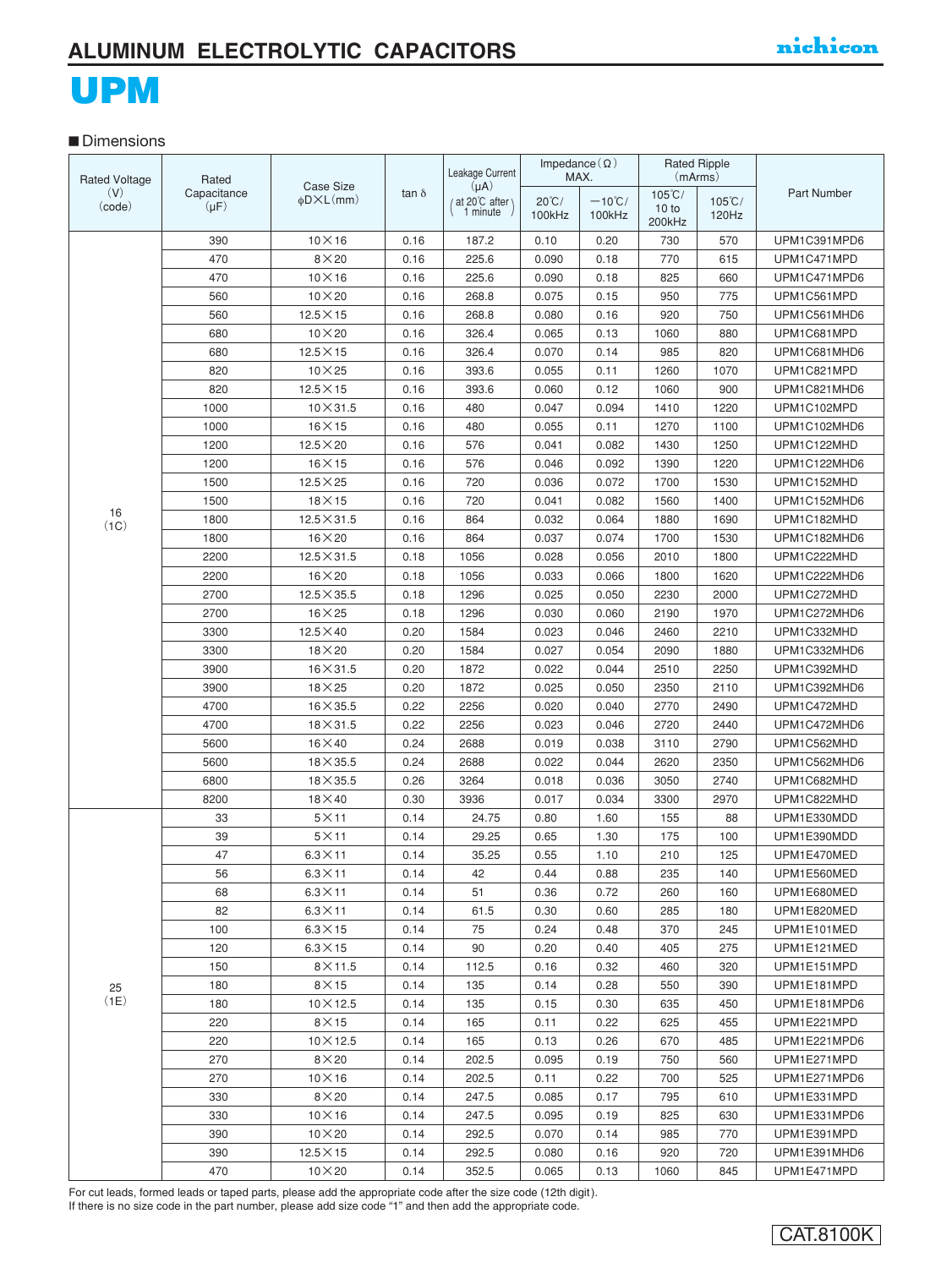# UPM

#### **■** Dimensions

| <b>Rated Voltage</b> | Rated                    |                                                |              | Leakage Current                            |                           | Impedance $(\Omega)$<br>MAX. |                           | <b>Rated Ripple</b><br>(mArms) |              |
|----------------------|--------------------------|------------------------------------------------|--------------|--------------------------------------------|---------------------------|------------------------------|---------------------------|--------------------------------|--------------|
| (V)<br>(code)        | Capacitance<br>$(\mu F)$ | <b>Case Size</b><br>$\phi$ D $\times$ L $(mm)$ | tan $\delta$ | $(\mu A)$<br>/ at 20°C after \<br>1 minute | $20^{\circ}$ C/<br>100kHz | $-10^{\circ}$ C/<br>100kHz   | $105^{\circ}$ C/<br>10 to | $105^{\circ}$ C/<br>120Hz      | Part Number  |
|                      |                          |                                                |              |                                            |                           |                              | 200kHz                    |                                |              |
|                      | 470                      | $12.5 \times 15$                               | 0.14         | 352.5                                      | 0.070                     | 0.14                         | 985                       | 785                            | UPM1E471MHD6 |
|                      | 560                      | $10\times25$                                   | 0.14         | 420                                        | 0.055                     | 0.11                         | 1260                      | 1030                           | UPM1E561MPD  |
|                      | 560                      | $12.5 \times 15$                               | 0.14         | 420                                        | 0.060                     | 0.12                         | 1060                      | 860                            | UPM1E561MHD6 |
|                      | 680                      | $10\times31.5$                                 | 0.14         | 510                                        | 0.046                     | 0.092                        | 1420                      | 1180                           | UPM1E681MPD  |
|                      | 680                      | $16\times15$                                   | 0.14         | 510                                        | 0.055                     | 0.11                         | 1270                      | 1050                           | UPM1E681MHD6 |
|                      | 820                      | $12.5 \times 20$                               | 0.14         | 615                                        | 0.041                     | 0.082                        | 1440                      | 1220                           | UPM1E821MHD  |
|                      | 820                      | $16\times15$                                   | 0.14         | 615                                        | 0.049                     | 0.098                        | 1340                      | 1140                           | UPM1E821MHD6 |
|                      | 1000                     | $12.5\times 25$                                | 0.14         | 750                                        | 0.036                     | 0.072                        | 1700                      | 1470                           | UPM1E102MHD  |
|                      | 1000                     | $18\times15$                                   | 0.14         | 750                                        | 0.043                     | 0.086                        | 1520                      | 1310                           | UPM1E102MHD6 |
|                      | 1200                     | $12.5\times 25$                                | 0.14         | 900                                        | 0.032                     | 0.064                        | 1760                      | 1550                           | UPM1E122MHD  |
|                      | 1200                     | $18\times15$                                   | 0.14         | 900                                        | 0.039                     | 0.078                        | 1600                      | 1400                           | UPM1E122MHD6 |
| 25                   | 1500                     | $12.5 \times 31.5$                             | 0.14         | 1125                                       | 0.029                     | 0.058                        | 1980                      | 1780                           | UPM1E152MHD  |
| (1E)                 | 1500                     | $16\times20$                                   | 0.14         | 1125                                       | 0.034                     | 0.068                        | 1770                      | 1590                           | UPM1E152MHD6 |
|                      | 1800                     | $12.5 \times 35.5$                             | 0.14         | 1350                                       | 0.026                     | 0.052                        | 2230                      | 2000                           | UPM1E182MHD  |
|                      | 1800                     | $16\times25$                                   | 0.14         | 1350                                       | 0.031                     | 0.062                        | 2190                      | 1970                           | UPM1E182MHD6 |
|                      | 2200                     | $12.5 \times 40$                               | 0.16         | 1650                                       | 0.024                     | 0.048                        | 2460                      | 2210                           | UPM1E222MHD  |
|                      | 2200                     | $18\times20$                                   | 0.16         | 1650                                       | 0.028                     | 0.056                        | 2050                      | 1840                           | UPM1E222MHD6 |
|                      | 2700                     | $16\times31.5$                                 | 0.16         | 2025                                       | 0.022                     | 0.044                        | 2510                      | 2250                           | UPM1E272MHD  |
|                      | 2700                     | $18\times 25$                                  | 0.16         | 2025                                       | 0.025                     | 0.050                        | 2350                      | 2110                           | UPM1E272MHD6 |
|                      | 3300                     | $16\times35.5$                                 | 0.18         | 2475                                       | 0.020                     | 0.040                        | 2770                      | 2490                           | UPM1E332MHD  |
|                      | 3300                     | $18\times31.5$                                 | 0.18         | 2475                                       | 0.023                     | 0.046                        | 2720                      | 2440                           | UPM1E332MHD6 |
|                      | 3900                     | $16\times 40$                                  | 0.18         | 2925                                       | 0.019                     | 0.038                        | 3110                      | 2790                           | UPM1E392MHD  |
|                      | 3900                     | $18\times35.5$                                 | 0.18         | 2925                                       | 0.021                     | 0.042                        | 3050                      | 2740                           | UPM1E392MHD6 |
|                      | 4700                     | $18\times 40$                                  | 0.20         | 3525                                       | 0.018                     | 0.036                        | 3300                      | 2970                           | UPM1E472MHD  |
|                      | 22                       | $5\times11$                                    | 0.12         | 23.1                                       | 0.75                      | 1.50                         | 160                       | 85                             | UPM1V220MDD  |
|                      | 27                       | $5\times11$                                    | 0.12         | 28.35                                      | 0.60                      | 1.20                         | 180                       | 99                             | UPM1V270MDD  |
|                      | 33                       | $6.3 \times 11$                                | 0.12         | 34.65                                      | 0.49                      | 0.98                         | 225                       | 125                            | UPM1V330MED  |
|                      | 39                       | $6.3\times11$                                  | 0.12         | 40.95                                      | 0.41                      | 0.82                         | 245                       | 140                            | UPM1V390MED  |
|                      | 47                       | $6.3 \times 11$                                | 0.12         | 49.35                                      | 0.34                      | 0.68                         | 270                       | 160                            | UPM1V470MED  |
|                      | 56                       | $6.3\times11$                                  | 0.12         | 58.8                                       | 0.28                      | 0.56                         | 295                       | 180                            | UPM1V560MED  |
|                      | 68                       | $6.3\times15$                                  | 0.12         | 71.4                                       | 0.24                      | 0.48                         | 370                       | 230                            | UPM1V680MED  |
|                      | 82                       | $6.3\times15$                                  | 0.12         | 86.1                                       | 0.19                      | 0.38                         | 415                       | 265                            | UPM1V820MED  |
|                      | 100                      | $8\times$ 11.5                                 | 0.12         | 105                                        | 0.16                      | 0.32                         | 460                       | 305                            | UPM1V101MPD  |
|                      | 120                      | $8\times15$                                    | 0.12         | 126                                        | 0.14                      | 0.28                         | 550                       | 370                            | UPM1V121MPD  |
|                      | 120                      | $10\times12.5$                                 | 0.12         | 126                                        | 0.15                      | 0.30                         | 635                       | 425                            | UPM1V121MPD6 |
|                      | 150                      | $8\times15$                                    | 0.12         | 157.5                                      | 0.12                      | 0.24                         | 595                       | 415                            | UPM1V151MPD  |
|                      | 150                      | $10\times12.5$                                 | 0.12         | 157.5                                      | 0.12                      | 0.24                         | 680                       | 475                            | UPM1V151MPD6 |
| 35<br>(1V)           | 180                      | $8\times20$                                    | 0.12         | 189                                        | 0.10                      | 0.20                         | 730                       | 520                            | UPM1V181MPD  |
|                      | 180                      | $10\times16$                                   | 0.12         | 189                                        | 0.11                      | 0.22                         | 700                       | 500                            | UPM1V181MPD6 |
|                      | 220                      | $8\times20$                                    | 0.12         | 231                                        | 0.085                     | 0.17                         | 795                       | 580                            | UPM1V221MPD  |
|                      | 220                      | $10\times16$                                   | 0.12         | 231                                        | 0.090                     | 0.18                         | 825                       | 600                            | UPM1V221MPD6 |
|                      | 270                      | $10\times20$                                   | 0.12         | 283.5                                      | 0.070                     | 0.14                         | 985                       | 735                            | UPM1V271MPD  |
|                      | 270                      | $12.5 \times 15$                               | 0.12         | 283.5                                      | 0.080                     | 0.16                         | 920                       | 690                            | UPM1V271MHD6 |
|                      | 330                      | $10\times 20$                                  | 0.12         | 346.5                                      | 0.060                     | 0.12                         | 1060                      | 810                            | UPM1V331MPD  |
|                      | 330                      | $12.5 \times 15$                               | 0.12         | 346.5                                      | 0.065                     | 0.13                         | 1020                      | 780                            | UPM1V331MHD6 |
|                      | 390                      | $10\times25$                                   | 0.12         | 409.5                                      | 0.055                     | 0.11                         | 1260                      | 980                            | UPM1V391MPD  |
|                      | 390                      | $12.5 \times 15$                               | 0.12         | 409.5                                      | 0.060                     | 0.12                         | 1060                      | 825                            | UPM1V391MHD6 |
|                      | 470                      | $10\times31.5$                                 | 0.12         | 493.5                                      | 0.046                     | 0.092                        | 1450                      | 1160                           | UPM1V471MPD  |
|                      | 470                      | $16\times 15$                                  | 0.12         | 493.5                                      | 0.055                     | 0.11                         | 1270                      | 1010                           | UPM1V471MHD6 |
|                      | 560                      | $12.5\times20$                                 | 0.12         | 588                                        | 0.041                     | 0.082                        | 1430                      | 1170                           | UPM1V561MHD  |
|                      | 560                      | $16\times15$                                   | 0.12         | 588                                        | 0.048                     | 0.096                        | 1360                      | 1110                           | UPM1V561MHD6 |

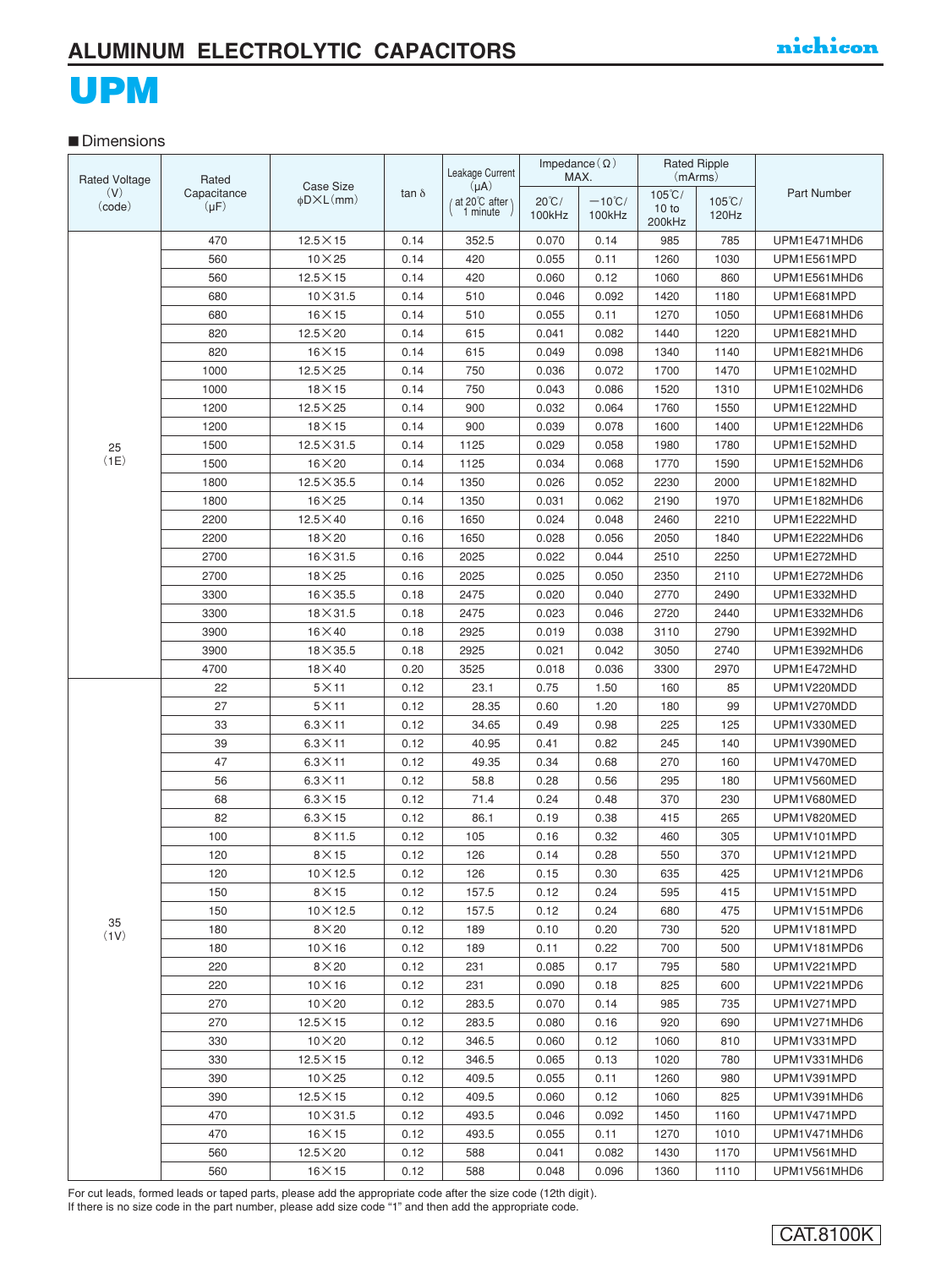### **■** Dimensions

| <b>Rated Voltage</b> | Rated       |                            |              | Leakage Current             | Impedance $(\Omega)$      | MAX.                       | (mArms)          | <b>Rated Ripple</b>       |              |
|----------------------|-------------|----------------------------|--------------|-----------------------------|---------------------------|----------------------------|------------------|---------------------------|--------------|
| (V)                  | Capacitance | Case Size                  | tan $\delta$ | $(\mu A)$                   |                           |                            | $105^{\circ}$ C/ |                           | Part Number  |
| (code)               | $(\mu F)$   | $\phi$ D $\times$ L $(mm)$ |              | / at 20°C after<br>1 minute | $20^{\circ}$ C/<br>100kHz | $-10^{\circ}$ C/<br>100kHz | 10 to            | $105^{\circ}$ C/<br>120Hz |              |
|                      |             |                            |              |                             |                           |                            | 200kHz           |                           |              |
|                      | 680         | $12.5 \times 25$           | 0.12         | 714                         | 0.036                     | 0.072                      | 1700             | 1410                      | UPM1V681MHD  |
|                      | 680         | $18\times15$               | 0.12         | 714                         | 0.042                     | 0.084                      | 1540             | 1280                      | UPM1V681MHD6 |
|                      | 820         | $12.5 \times 25$           | 0.12         | 861                         | 0.032                     | 0.064                      | 1760             | 1490                      | UPM1V821MHD  |
|                      | 820         | $18\times15$               | 0.12         | 861                         | 0.038                     | 0.076                      | 1620             | 1380                      | UPM1V821MHD6 |
|                      | 1000        | $12.5 \times 31.5$         | 0.12         | 1050                        | 0.029                     | 0.058                      | 1980             | 1710                      | UPM1V102MHD  |
|                      | 1000        | $16\times20$               | 0.12         | 1050                        | 0.034                     | 0.068                      | 1770             | 1530                      | UPM1V102MHD6 |
|                      | 1200        | $12.5 \times 35.5$         | 0.12         | 1260                        | 0.026                     | 0.052                      | 2230             | 1960                      | UPM1V122MHD  |
| 35                   | 1200        | $16\times25$               | 0.12         | 1260                        | 0.031                     | 0.062                      | 2190             | 1920                      | UPM1V122MHD6 |
| (1V)                 | 1500        | $12.5 \times 40$           | 0.12         | 1575                        | 0.024                     | 0.048                      | 2460             | 2210                      | UPM1V152MHD  |
|                      | 1500        | $18\times20$               | 0.12         | 1575                        | 0.028                     | 0.056                      | 2050             | 1840                      | UPM1V152MHD6 |
|                      | 1800        | $16 \times 31.5$           | 0.12         | 1890                        | 0.022                     | 0.044                      | 2510             | 2250                      | UPM1V182MHD  |
|                      | 1800        | $18\times25$               | 0.12         | 1890                        | 0.025                     | 0.050                      | 2350             | 2110                      | UPM1V182MHD6 |
|                      | 2200        | $16\times35.5$             | 0.14         | 2310                        | 0.020                     | 0.040                      | 2770             | 2490                      | UPM1V222MHD  |
|                      | 2200        | $18 \times 31.5$           | 0.14         | 2310                        | 0.023                     | 0.046                      | 2720             | 2440                      | UPM1V222MHD6 |
|                      | 2700        | $16\times 40$              | 0.14         | 2835                        | 0.018                     | 0.036                      | 3110             | 2790                      | UPM1V272MHD  |
|                      | 2700        | $18\times35.5$             | 0.14         | 2835                        | 0.021                     | 0.042                      | 3050             | 2740                      | UPM1V272MHD6 |
|                      | 3300        | $18\times 40$              | 0.16         | 3465                        | 0.017                     | 0.034                      | 3300             | 2970                      | UPM1V332MHD  |
|                      | 2.2         | $5\times11$                | 0.10         | $\overline{4}$              | 5.00                      | 10.00                      | 54               | 27                        | UPM1H2R2MDD  |
|                      | 3.3         | $5\times11$                | 0.10         | 4.95                        | 3.30                      | 6.60                       | 66               | 33                        | UPM1H3R3MDD  |
|                      | 4.7         | $5\times11$                | 0.10         | 7.05                        | 2.20                      | 4.40                       | 81               | 40                        | UPM1H4R7MDD  |
|                      | 6.8         | $5\times11$                | 0.10         | 10.2                        | 1.80                      | 3.60                       | 91               | 45                        | UPM1H6R8MDD  |
|                      | 10          | $5\times11$                | 0.10         | 15                          | 1.40                      | 2.80                       | 115              | 57                        | UPM1H100MDD  |
|                      | 12          | $5\times11$                | 0.10         | 18                          | 1.20                      | 2.40                       | 125              | 62                        | UPM1H120MDD  |
|                      | 15          | $5\times11$                | 0.10         | 22.5                        | 0.93                      | 1.86                       | 145              | 72                        | UPM1H150MDD  |
|                      | 18          | $5\times11$                | 0.10         | 27                          | 0.80                      | 1.60                       | 165              | 79                        | UPM1H180MDD  |
|                      | 22          | $6.3 \times 11$            | 0.10         | 33                          | 0.65                      | 1.30                       | 195              | 100                       | UPM1H220MED  |
|                      | 27          | $6.3 \times 11$            | 0.10         | 40.5                        | 0.53                      | 1.06                       | 215              | 115                       | UPM1H270MED  |
|                      | 33          | $6.3 \times 11$            | 0.10         | 49.5                        | 0.43                      | 0.86                       | 240              | 135                       | UPM1H330MED  |
|                      | 39          | $6.3 \times 11$            | 0.10         | 58.5                        | 0.36                      | 0.72                       | 260              | 150                       | UPM1H390MED  |
|                      | 47          | $6.3 \times 15$            | 0.10         | 70.5                        | 0.30                      | 0.60                       | 330              | 195                       | UPM1H470MED  |
|                      | 56          | $6.3 \times 15$            | 0.10         | 84                          | 0.25                      | 0.50                       | 360              | 220                       | UPM1H560MED  |
|                      | 68          | $8\times$ 11.5             | 0.10         | 102                         | 0.20                      | 0.40                       | 415              | 260                       | UPM1H680MPD  |
|                      | 82          | $8\times15$                | 0.10         | 123                         | 0.17                      | 0.34                       | 505              | 320                       | UPM1H820MPD  |
| 50                   | 82          | $10 \times 12.5$           | 0.10         | 123                         | 0.18                      | 0.36                       | 530              | 340                       | UPM1H820MPD6 |
| (HH)                 | 100         | $8\times20$                | 0.10         | 150                         | 0.14                      | 0.28                       | 620              | 410                       | UPM1H101MPD  |
|                      | 100         | $10\times16$               | 0.10         | 150                         | 0.16                      | 0.32                       | 580              | 385                       | UPM1H101MPD6 |
|                      | 120         | $8\times20$                | 0.10         | 180                         | 0.12                      | 0.24                       | 755              | 510                       | UPM1H121MPD  |
|                      | 120         | $10\times16$               | 0.10         | 180                         | 0.13                      | 0.26                       | 755              | 510                       | UPM1H121MPD6 |
|                      | 150         | $10\times 20$              | 0.10         | 225                         | 0.10                      | 0.20                       | 820              | 570                       | UPM1H151MPD  |
|                      | 150         | $12.5 \times 15$           | 0.10         | 225                         | 0.11                      | 0.22                       | 785              | 545                       | UPM1H151MHD6 |
|                      | 180         | $10\times20$               | 0.10         | 270                         | 0.085                     | 0.17                       | 945              | 670                       | UPM1H181MPD  |
|                      | 180         | $12.5 \times 15$           | 0.10         | 270                         | 0.095                     | 0.19                       | 845              | 605                       | UPM1H181MHD6 |
|                      | 220         | $10\times25$               | 0.10         | 330                         | 0.075                     | 0.15                       | 1150             | 840                       | UPM1H221MPD  |
|                      | 220         | $12.5\times15$             | 0.10         | 330                         | 0.080                     | 0.16                       | 920              | 670                       | UPM1H221MHD6 |
|                      | 270         | $10\times31.5$             | 0.10         | 405                         | 0.065                     | 0.13                       | 1200             | 900                       | UPM1H271MPD  |
|                      | 270         | $16\times15$               | 0.10         | 405                         | 0.070                     | 0.14                       | 1120             | 840                       | UPM1H271MHD6 |
|                      | 330         | $10\times31.5$             | 0.10         | 495                         | 0.055                     | 0.11                       | 1300             | 995                       | UPM1H331MPD  |
|                      | 330         | $16\times 15$              | 0.10         | 495                         | 0.060                     | 0.12                       | 1210             | 925                       | UPM1H331MHD6 |
|                      | 390         | $12.5\times25$             | 0.10         | 585                         | 0.048                     | 0.096                      | 1440             | 1120                      | UPM1H391MHD  |
|                      | 390         | $16\times15$               | 0.10         | 585                         | 0.055                     | 0.11                       | 1270             | 990                       | UPM1H391MHD6 |
|                      | 470         | $12.5\times25$             | 0.10         | 705                         | 0.044                     | 0.088                      | 1500             | 1200                      | UPM1H471MHD  |

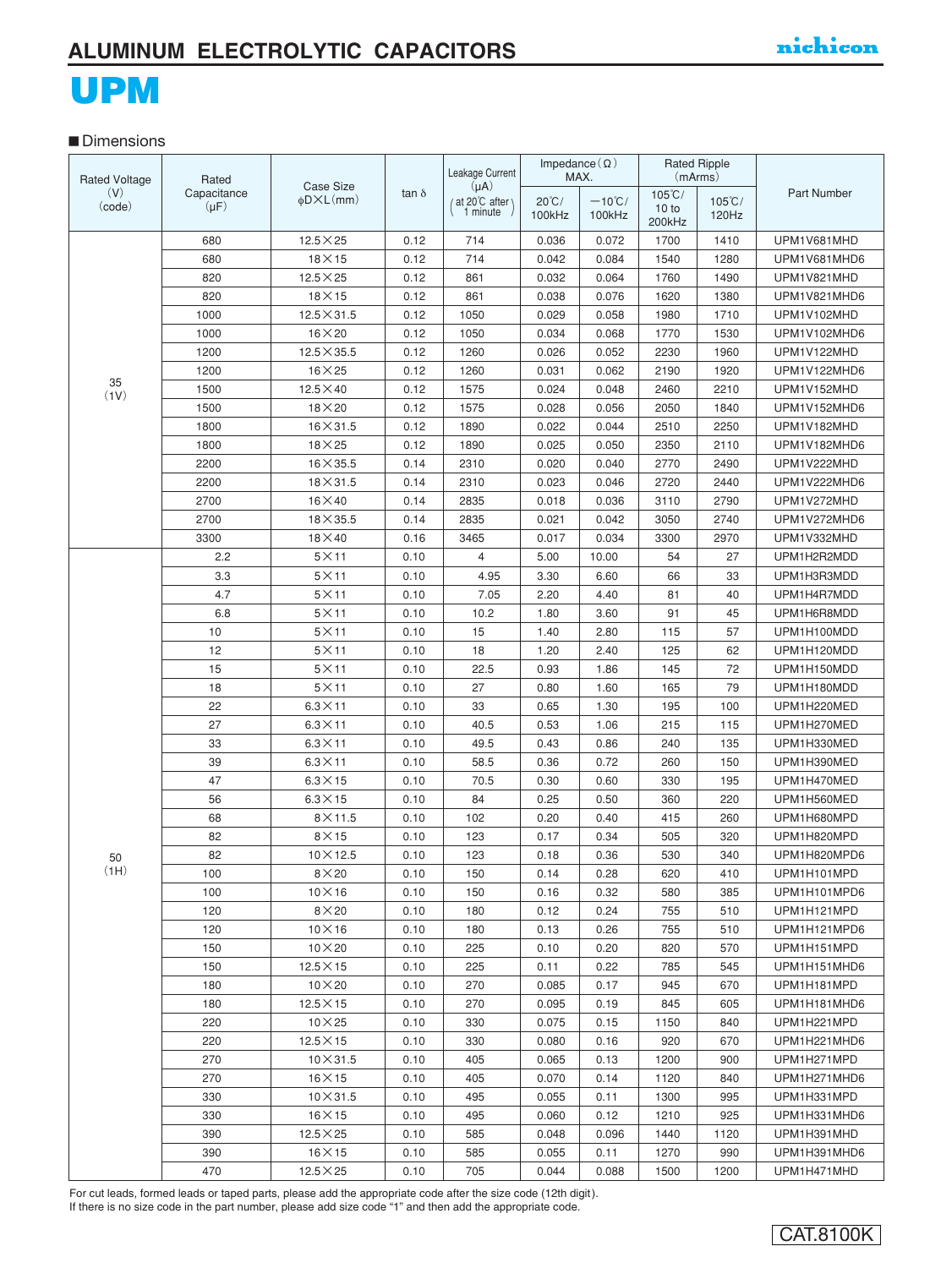#### **■** Dimensions

| <b>Rated Voltage</b> | Rated                    |                                         |              | Leakage Current                              |                           | Impedance $(\Omega)$<br>MAX. |                           | <b>Rated Ripple</b><br>(mArms) |              |
|----------------------|--------------------------|-----------------------------------------|--------------|----------------------------------------------|---------------------------|------------------------------|---------------------------|--------------------------------|--------------|
| (V)<br>(code)        | Capacitance<br>$(\mu F)$ | Case Size<br>$\phi$ D $\times$ L $(mm)$ | tan $\delta$ | $(\mu A)$<br>/ at 20°C after \<br>$1$ minute | $20^{\circ}$ C/<br>100kHz | $-10^{\circ}$ C/<br>100kHz   | $105^{\circ}$ C/<br>10 to | $105^{\circ}$ C/<br>120Hz      | Part Number  |
|                      |                          |                                         |              |                                              |                           |                              | 200kHz                    |                                |              |
|                      | 470                      | $18\times15$                            | 0.10         | 705                                          | 0.046                     | 0.092                        | 1470                      | 1170                           | UPM1H471MHD6 |
|                      | 560                      | $12.5 \times 31.5$                      | 0.10         | 840                                          | 0.040                     | 0.080                        | 1720                      | 1410                           | UPM1H561MHD  |
|                      | 560                      | $16\times20$                            | 0.10         | 840                                          | 0.044                     | 0.088                        | 1550                      | 1270                           | UPM1H561MHD6 |
|                      | 680                      | $12.5 \times 35.5$                      | 0.10         | 1020                                         | 0.036                     | 0.072                        | 1900                      | 1580                           | UPM1H681MHD  |
|                      | 680                      | $16\times20$                            | 0.10         | 1020                                         | 0.040                     | 0.080                        | 1630                      | 1350                           | UPM1H681MHD6 |
|                      | 820                      | $12.5 \times 40$                        | 0.10         | 1230                                         | 0.033                     | 0.066                        | 2120                      | 1800                           | UPM1H821MHD  |
| 50                   | 820                      | $18\times20$                            | 0.10         | 1230                                         | 0.036                     | 0.072                        | 1810                      | 1540                           | UPM1H821MHD6 |
| (HH)                 | 1000                     | $16\times31.5$                          | 0.10         | 1500                                         | 0.030                     | 0.060                        | 2150                      | 1860                           | UPM1H102MHD  |
|                      | 1000                     | $18\times25$                            | 0.10         | 1500                                         | 0.033                     | 0.066                        | 2020                      | 1750                           | UPM1H102MHD6 |
|                      | 1200                     | $16\times35.5$                          | 0.10         | 1800                                         | 0.028                     | 0.056                        | 2320                      | 2040                           | UPM1H122MHD  |
|                      | 1200                     | $18\times31.5$                          | 0.10         | 1800                                         | 0.031                     | 0.062                        | 2140                      | 1880                           | UPM1H122MHD6 |
|                      | 1500                     | $16\times 40$                           | 0.10         | 2250                                         | 0.026                     | 0.052                        | 2650                      | 2380                           | UPM1H152MHD  |
|                      | 1500                     | $18 \times 31.5$                        | 0.10         | 2250                                         | 0.029                     | 0.058                        | 2340                      | 2100                           | UPM1H152MHD6 |
|                      | 1800                     | $18\times35.5$                          | 0.10         | 2700                                         | 0.025                     | 0.050                        | 2620                      | 2350                           | UPM1H182MHD  |
|                      | 2200                     | $18\times 40$                           | 0.12         | 3300                                         | 0.024                     | 0.048                        | 2790                      | 2510                           | UPM1H222MHD  |
|                      | 10                       | $5\times11$                             | 0.08         | 18.9                                         | 1.06                      | 2.12                         | 135                       | 67                             | UPM1J100MDD  |
|                      | 12                       | $5\times11$                             | 0.08         | 22.68                                        | 0.93                      | 1.86                         | 145                       | 72                             | UPM1J120MDD  |
|                      | 15                       | $6.3 \times 11$                         | 0.08         | 28.35                                        | 0.73                      | 1.46                         | 185                       | 92                             | UPM1J150MED  |
|                      | 18                       | $6.3 \times 11$                         | 0.08         | 34.02                                        | 0.63                      | 1.26                         | 195                       | 100                            | UPM1J180MED  |
|                      | 22                       | $6.3\times11$                           | 0.08         | 41.58                                        | 0.52                      | 1.04                         | 215                       | 110                            | UPM1J220MED  |
|                      | 27                       | $6.3 \times 11$                         | 0.08         | 51.03                                        | 0.43                      | 0.86                         | 240                       | 130                            | UPM1J270MED  |
|                      | 33                       | $6.3\times15$                           | 0.08         | 62.37                                        | 0.35                      | 0.70                         | 305                       | 170                            | UPM1J330MED  |
|                      | 39                       | $6.3\times15$                           | 0.08         | 73.71                                        | 0.30                      | 0.60                         | 330                       | 190                            | UPM1J390MED  |
|                      | 47                       | $8\times$ 11.5                          | 0.08         | 88.83                                        | 0.25                      | 0.50                         | 365                       | 215                            | UPM1J470MPD  |
|                      | 56                       | $8\times15$                             | 0.08         | 105.84                                       | 0.21                      | 0.42                         | 450                       | 275                            | UPM1J560MPD  |
|                      | 56                       | $10 \times 12.5$                        | 0.08         | 105.84                                       | 0.23                      | 0.46                         | 450                       | 275                            | UPM1J560MPD6 |
|                      | 68                       | $8\times15$                             | 0.08         | 128.52                                       | 0.17                      | 0.34                         | 500                       | 315                            | UPM1J680MPD  |
|                      | 68                       | $10 \times 12.5$                        | 0.08         | 128.52                                       | 0.19                      | 0.38                         | 495                       | 310                            | UPM1J680MPD6 |
|                      | 82                       | $8\times20$                             | 0.08         | 154.98                                       | 0.15                      | 0.30                         | 600                       | 385                            | UPM1J820MPD  |
|                      | 82                       | $10\times16$                            | 0.08         | 154.98                                       | 0.16                      | 0.32                         | 580                       | 375                            | UPM1J820MPD6 |
|                      | 100                      | $10\times 20$                           | 0.08         | 189                                          | 0.12                      | 0.24                         | 750                       | 495                            | UPM1J101MPD  |
|                      | 100                      | $12.5 \times 15$                        | 0.08         | 189                                          | 0.14                      | 0.28                         | 695                       | 460                            | UPM1J101MHD6 |
| 63                   | 120                      | $10\times20$                            | 0.08         | 226.8                                        | 0.10                      | 0.20                         | 820                       | 555                            | UPM1J121MPD  |
| (1J)                 | 120                      | $12.5\times15$                          | 0.08         | 226.8                                        | 0.12                      | 0.24                         | 750                       | 510                            | UPM1J121MHD6 |
|                      | 150                      | $10\times25$                            | 0.08         | 283.5                                        | 0.090                     | 0.18                         | 950                       | 665                            | UPM1J151MPD  |
|                      | 150                      | $12.5\times15$                          | 0.08         | 283.5                                        | 0.095                     | 0.19                         | 845                       | 590                            | UPM1J151MHD6 |
|                      | 180                      | $10\times31.5$                          | 0.08         | 340.2                                        | 0.075                     | 0.15                         | 1110                      | 790                            | UPM1J181MPD  |
|                      | 180                      | $16\times 15$                           | 0.08         | 340.2                                        | 0.080                     | 0.16                         | 1050                      | 750                            | UPM1J181MHD6 |
|                      | 220                      | $12.5\times20$                          | 0.08         | 415.8                                        | 0.065                     | 0.13                         | 1140                      | 835                            | UPM1J221MHD  |
|                      | 220                      | $16\times15$                            | 0.08         | 415.8                                        | 0.070                     | 0.14                         | 1120                      | 820                            | UPM1J221MHD6 |
|                      | 270                      | $12.5\times25$                          | 0.08         | 510.3                                        | 0.055                     | 0.11                         | 1340                      | 1000                           | UPM1J271MHD  |
|                      | 270                      | $18\times15$                            | 0.08         | 510.3                                        | 0.060                     | 0.12                         | 1290                      | 965                            | UPM1J271MHD6 |
|                      | 330                      | $12.5\times25$                          | 0.08         | 623.7                                        | 0.049                     | 0.098                        | 1420                      | 1090                           | UPM1J331MHD  |
|                      | 330                      | $18\times 15$                           | 0.08         | 623.7                                        | 0.050                     | 0.10                         | 1410                      | 1080                           | UPM1J331MHD6 |
|                      | 390                      | $12.5 \times 31.5$                      | 0.08         | 737.1                                        | 0.043                     | 0.086                        | 1620                      | 1260                           | UPM1J391MHD  |
|                      | 390                      | $16\times20$                            | 0.08         | 737.1                                        | 0.047                     | 0.094                        | 1500                      | 1170                           | UPM1J391MHD6 |
|                      | 470                      | $12.5 \times 35.5$                      | 0.08         | 888.3                                        | 0.039                     | 0.078                        | 1780                      | 1420                           | UPM1J471MHD  |
|                      | 470                      | $16\times25$                            | 0.08         | 888.3                                        | 0.042                     | 0.084                        | 1700                      | 1360                           | UPM1J471MHD6 |
|                      | 560                      | $12.5 \times 40$                        | 0.08         | 1058.4                                       | 0.035                     | 0.070                        | 1950                      | 1590                           | UPM1J561MHD  |
|                      | 560                      | $18\times20$                            | 0.08         | 1058.4                                       | 0.039                     | 0.078                        | 1730                      | 1410                           | UPM1J561MHD6 |
|                      | 680                      | $16\times31.5$                          | 0.08         | 1285.2                                       | 0.032                     | 0.064                        | 2050                      | 1700                           | UPM1J681MHD  |

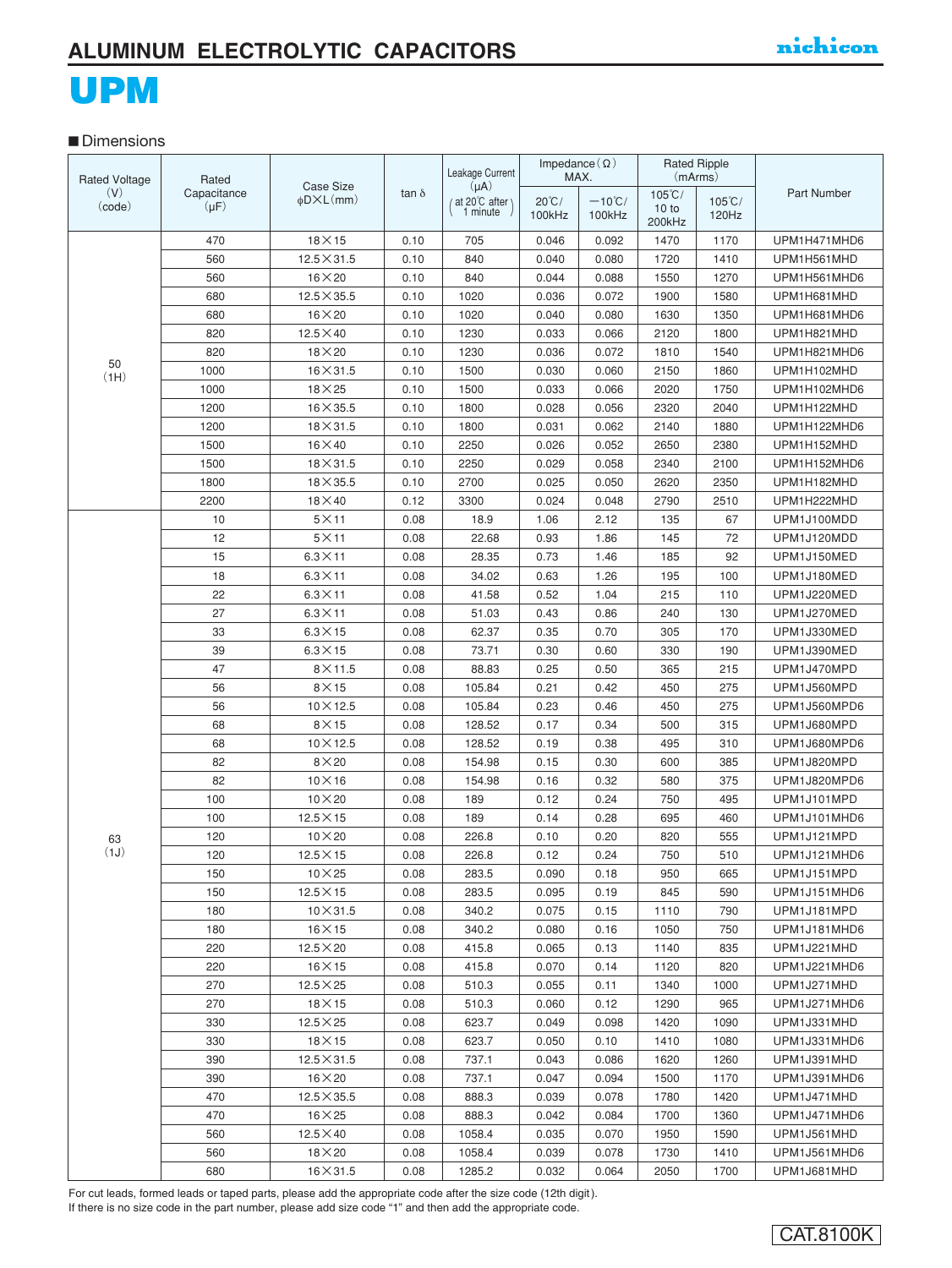#### ■**Dimensions**

| <b>Rated Voltage</b> | Rated       | <b>Case Size</b>           |              | Leakage Current            | Impedance $(\Omega)$ | MAX.             | <b>Rated Ripple</b><br>(mArms) |                  |                    |
|----------------------|-------------|----------------------------|--------------|----------------------------|----------------------|------------------|--------------------------------|------------------|--------------------|
| (V)                  | Capacitance | $\phi$ D $\times$ L $(mm)$ | tan $\delta$ | $(\mu A)$<br>at 20°C after | $20^{\circ}$ C/      | $-10^{\circ}$ C/ | $105^{\circ}$ C/               | $105^{\circ}$ C/ | <b>Part Number</b> |
| (code)               | $(\mu F)$   |                            |              | 1 minute                   | 100kHz               | 100kHz           | 10 to                          | 120Hz            |                    |
|                      |             |                            |              |                            |                      |                  | 200kHz                         |                  |                    |
|                      | 680         | $18\times25$               | 0.08         | 1285.2                     | 0.035                | 0.070            | 1940                           | 1610             | UPM1J681MHD6       |
|                      | 820         | $16\times35.5$             | 0.08         | 1549.8                     | 0.029                | 0.058            | 2220                           | 1890             | UPM1J821MHD        |
| 63<br>(1J)           | 820         | $18\times31.5$             | 0.08         | 1549.8                     | 0.032                | 0.064            | 2110                           | 1790             | UPM1J821MHD6       |
|                      | 1000        | $16\times40$               | 0.08         | 1890                       | 0.027                | 0.054            | 2370                           | 2050             | UPM1J102MHD        |
|                      | 1000        | $18\times35.5$             | 0.08         | 1890                       | 0.029                | 0.058            | 2280                           | 1970             | UPM1J102MHD6       |
|                      | 1200        | $18\times 40$              | 0.08         | 2268                       | 0.025                | 0.050            | 2510                           | 2210             | UPM1J122MHD        |
|                      | 4.7         | $5\times11$                | 0.08         | 11.28                      | 4.20                 | 11.00            | 53                             | 26               | UPM1K4R7MDD        |
|                      | 6.8         | $5\times11$                | 0.08         | 16.32                      | 2.60                 | 7.00             | 68                             | 34               | UPM1K6R8MDD        |
|                      | 10          | $6.3 \times 11$            | 0.08         | 24                         | 1.70                 | 4.60             | 87                             | 43               | UPM1K100MED        |
|                      | 12          | $6.3 \times 11$            | 0.08         | 28.8                       | 1.40                 | 3.80             | 96                             | 48               | UPM1K120MED        |
|                      | 15          | $6.3\times11$              | 0.08         | 36                         | 1.20                 | 3.20             | 104                            | 52               | UPM1K150MED        |
|                      | 18          | $6.3\times11$              | 0.08         | 43.2                       | 1.00                 | 2.70             | 150                            | 78               | UPM1K180MED        |
|                      | 22          | $6.3 \times 15$            | 0.08         | 52.8                       | 0.77                 | 2.10             | 180                            | 95               | UPM1K220MED        |
|                      | 27          | $6.3\times15$              | 0.08         | 64.8                       | 0.63                 | 1.70             | 220                            | 115              | UPM1K270MED        |
|                      | 33          | $8\times$ 11.5             | 0.08         | 79.2                       | 0.53                 | 1.40             | 275                            | 150              | UPM1K330MPD        |
|                      | 39          | $8\times15$                | 0.08         | 93.6                       | 0.46                 | 1.20             | 300                            | 170              | UPM1K390MPD        |
|                      | 39          | $10 \times 12.5$           | 0.08         | 93.6                       | 0.49                 | 1.30             | 380                            | 215              | UPM1K390MPD6       |
|                      | 47          | $8\times15$                | 0.08         | 112.8                      | 0.39                 | 1.10             | 360                            | 215              | UPM1K470MPD        |
|                      | 47          | $10 \times 12.5$           | 0.08         | 112.8                      | 0.42                 | 1.10             | 410                            | 245              | UPM1K470MPD6       |
|                      | 56          | $8\times20$                | 0.08         | 134.4                      | 0.34                 | 0.92             | 490                            | 295              | UPM1K560MPD        |
|                      | 56          | $10\times16$               | 0.08         | 134.4                      | 0.36                 | 0.97             | 500                            | 305              | UPM1K560MPD6       |
|                      | 68          | $10\times 20$              | 0.08         | 163.2                      | 0.28                 | 0.76             | 570                            | 355              | UPM1K680MPD        |
|                      | 68          | $12.5 \times 15$           | 0.08         | 163.2                      | 0.31                 | 0.84             | 520                            | 325              | UPM1K680MHD6       |
|                      | 82          | $10\times 20$              | 0.08         | 196.8                      | 0.25                 | 0.68             | 620                            | 395              | UPM1K820MPD        |
|                      | 82          | $12.5 \times 15$           | 0.08         | 196.8                      | 0.27                 | 0.73             | 560                            | 355              | UPM1K820MHD6       |
|                      | 100         | $10\times25$               | 0.08         | 240                        | 0.21                 | 0.57             | 795                            | 525              | UPM1K101MPD        |
| 80                   | 100         | $12.5 \times 15$           | 0.08         | 240                        | 0.23                 | 0.62             | 605                            | 400              | UPM1K101MHD6       |
| (1K)                 | 120         | $10\times31.5$             | 0.08         | 288                        | 0.18                 | 0.49             | 870                            | 585              | UPM1K121MPD        |
|                      | 120         | $16\times15$               | 0.08         | 288                        | 0.20                 | 0.54             | 663                            | 445              | UPM1K121MHD6       |
|                      | 150         | $10\times31.5$             | 0.08         | 360                        | 0.15                 | 0.41             | 955                            | 665              | UPM1K151MPD        |
|                      | 150         | $16\times15$               | 0.08         | 360                        | 0.18                 | 0.47             | 699                            | 470              | UPM1K151MHD6       |
|                      | 180         | $12.5 \times 25$           | 0.08         | 432                        | 0.13                 | 0.35             | 1040                           | 735              | UPM1K181MHD        |
|                      | 180         | $16\times15$               | 0.08         | 432                        | 0.15                 | 0.41             | 766                            | 545              | UPM1K181MHD6       |
|                      | 220         | $12.5 \times 31.5$         | 0.08         | 528                        | 0.12                 | 0.32             | 1160                           | 845              | UPM1K221MHD        |
|                      | 220         | $18 \times 15$             | 0.08         | 528                        | 0.13                 | 0.35             | 881                            | 645              | UPM1K221MHD6       |
|                      | 270         | $12.5 \times 31.5$         | 0.08         | 648                        | 0.10                 | 0.27             | 1270                           | 945              | UPM1K271MHD        |
|                      | 270         | $16\times20$               | 0.08         | 648                        | 0.11                 | 0.30             | 1240                           | 920              | UPM1K271MHD6       |
|                      | 330         | $12.5 \times 35.5$         | 0.08         | 792                        | 0.088                | 0.24             | 1450                           | 1100             | UPM1K331MHD        |
|                      | 330         | $16\times25$               | 0.08         | 792                        | 0.099                | 0.27             | 1440                           | 1100             | UPM1K331MHD6       |
|                      | 390         | $12.5 \times 40$           | 0.08         | 936                        | 0.078                | 0.21             | 1610                           | 1250             | UPM1K391MHD        |
|                      | 390         | $18\times20$               | 0.08         | 936                        | 0.089                | 0.24             | 1450                           | 1120             | UPM1K391MHD6       |
|                      | 470         | $16 \times 31.5$           | 0.08         | 1128                       | 0.069                | 0.19             | 1790                           | 1430             | UPM1K471MHD        |
|                      | 470         | $18\times25$               | 0.08         | 1128                       | 0.080                | 0.22             | 1650                           | 1320             | UPM1K471MHD6       |
|                      | 560         | $16\times35.5$             | 0.08         | 1344                       | 0.062                | 0.17             | 2000                           | 1640             | UPM1K561MHD        |
|                      | 560         | $18\times31.5$             | 0.08         | 1344                       | 0.072                | 0.19             | 1750                           | 1430             | UPM1K561MHD6       |
|                      | 680         | $16\times 40$              | 0.08         | 1632                       | 0.055                | 0.15             | 2200                           | 1830             | UPM1K681MHD        |
|                      | 680         | $18 \times 31.5$           | 0.08         | 1632                       | 0.065                | 0.18             | 1850                           | 1540             | UPM1K681MHD6       |
|                      | 820         | $18\times35.5$             | 0.08         | 1968                       | 0.049                | 0.13             | 2250                           | 1910             | UPM1K821MHD        |
|                      | 1000        | $18\times 40$              | 0.08         | 2400                       | 0.044                | 0.12             | 2370                           | 2050             | UPM1K102MHD        |
| 100                  | 2.2         | $5\times11$                | 0.08         | 6.6                        | 6.60                 | 18.00            | 43                             | 21               | UPM2A2R2MDD        |
| (2A)                 | 3.3         | $5\times11$                | 0.08         | 9.9                        | 4.10                 | 11.00            | 54                             | 27               | UPM2A3R3MDD        |

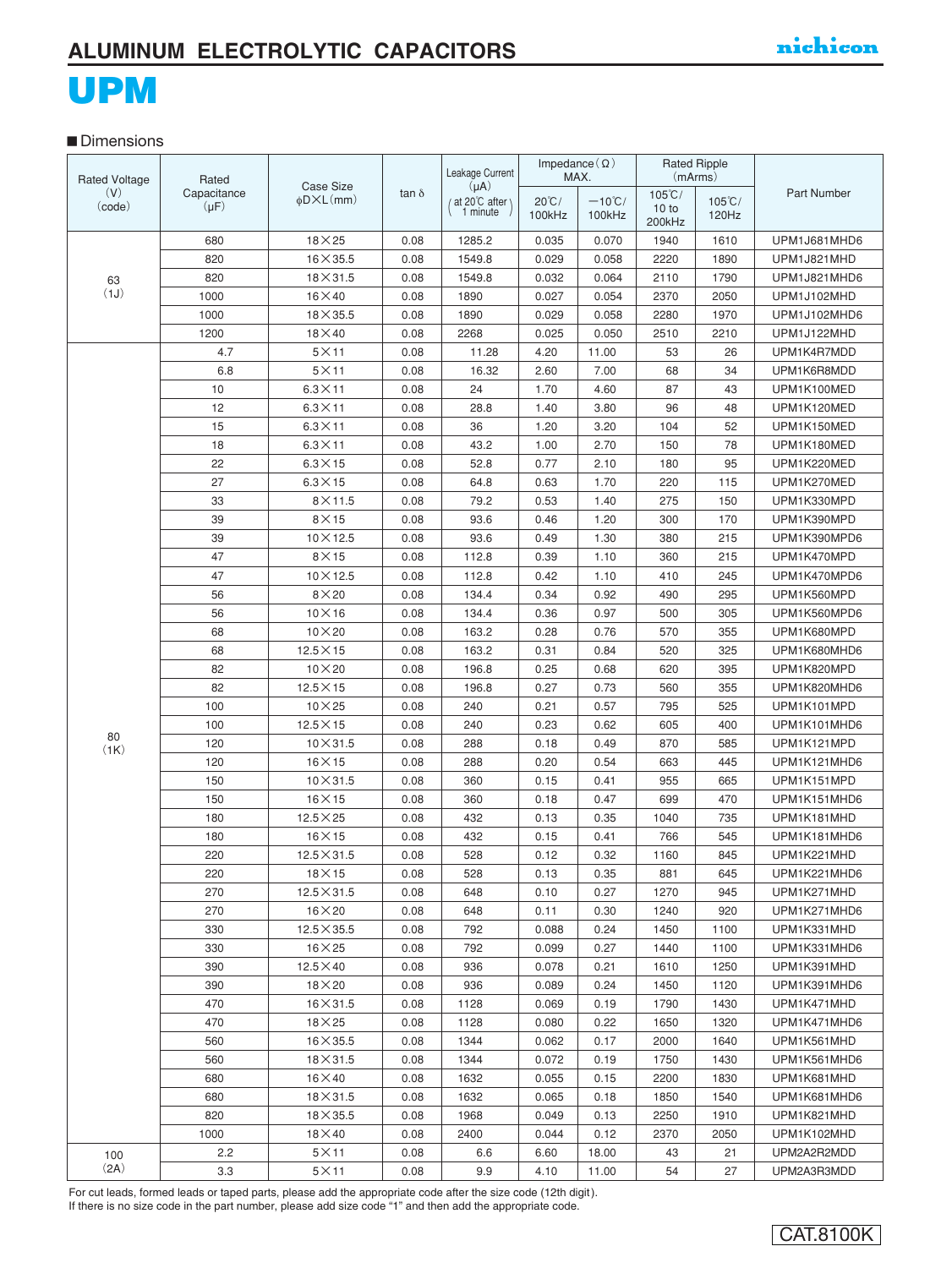# UPM

### **■** Dimensions

| <b>Rated Voltage</b> | Rated        |                                                |              | Leakage Current            | Impedance $(\Omega)$<br>MAX. |                          |                          | <b>Rated Ripple</b><br>(mArms) |              |
|----------------------|--------------|------------------------------------------------|--------------|----------------------------|------------------------------|--------------------------|--------------------------|--------------------------------|--------------|
| (V)                  | Capacitance  | <b>Case Size</b><br>$\phi$ D $\times$ L $(mm)$ | tan $\delta$ | $(\mu A)$<br>at 20°C after | $20^{\circ}$ C/              | $-10^{\circ}$ C/         | $105^{\circ}$ C/         | $105^{\circ}$ C/               | Part Number  |
| (code)               | $(\mu F)$    |                                                |              | 1 minute                   | 100kHz                       | 100kHz                   | 10 to<br>200kHz          | 120Hz                          |              |
|                      | 4.7          | $6.3\times11$                                  | 0.08         | 14.1                       | 2.80                         | 7.60                     | 68                       | 34                             | UPM2A4R7MED  |
|                      | 6.8          | $6.3\times11$                                  | 0.08         | 20.4                       | 1.90                         | 5.10                     | 83                       | 41                             | UPM2A6R8MED  |
|                      | 10           | $6.3 \times 11$                                | 0.08         | 30                         | 1.20                         | 3.20                     | 104                      | 52                             | UPM2A100MED  |
|                      | 12           | $6.3 \times 11$                                | 0.08         | 36                         | 1.00                         | 2.70                     | 150                      | 75                             | UPM2A120MED  |
|                      | 15           | $6.3\times15$                                  | 0.08         | 45                         | 0.81                         | 2.20                     | 180                      | 90                             | UPM2A150MED  |
|                      | 18           | $6.3\times15$                                  | 0.08         | 54                         | 0.67                         | 1.80                     | 220                      | 110                            | UPM2A180MED  |
|                      | 22           | $8\times11.5$                                  | 0.08         | 66                         | 0.55                         | 1.50                     | 275                      | 145                            | UPM2A220MPD  |
|                      | 27           | $8\times15$                                    | 0.08         | 81                         | 0.47                         | 1.30                     | 300                      | 160                            | UPM2A270MPD  |
|                      | 27           | $10\times12.5$                                 | 0.08         | 81                         | 0.50                         | 1.40                     | 380                      | 205                            | UPM2A270MPD6 |
|                      | 33           | $8\times15$                                    | 0.08         | 99                         | 0.38                         | 1.00                     | 360                      | 200                            | UPM2A330MPD  |
|                      | 33           | $10\times12.5$                                 | 0.08         | 99                         | 0.42                         | 1.10                     | 410                      | 230                            | UPM2A330MPD6 |
|                      | 39           | $8\times20$                                    | 0.08         | 117                        | 0.33                         | 0.89                     | 490                      | 280                            | UPM2A390MPD  |
|                      | 39           | $10\times16$                                   | 0.08         | 117                        | 0.36                         | 0.97                     | 500                      | 285                            | UPM2A390MPD6 |
|                      | 47           | $10\times 20$                                  | 0.08         | 141                        | 0.28                         | 0.76                     | 570                      | 340                            | UPM2A470MPD  |
|                      | 47           | $12.5 \times 15$                               | 0.08         | 141                        | 0.31                         | 0.84                     | 520                      | 310                            | UPM2A470MHD6 |
|                      | 56           | $10\times 20$                                  | 0.08         | 168                        | 0.24                         | 0.65                     | 620                      | 375                            | UPM2A560MPD  |
|                      | 56           | $12.5\times15$                                 | 0.08         | 168                        | 0.27                         | 0.73                     | 560                      | 340                            | UPM2A560MHD6 |
|                      | 68           | $10\times25$                                   | 0.08         | 204                        | 0.21                         | 0.57                     | 795                      | 500                            | UPM2A680MPD  |
|                      | 68           | $12.5 \times 15$                               | 0.08         | 204                        | 0.23                         | 0.62                     | 605                      | 380                            | UPM2A680MHD6 |
|                      | 82           | $10\times31.5$                                 | 0.08         | 246                        | 0.18                         | 0.49                     | 870                      | 555                            | UPM2A820MPD  |
| 100                  | 82           | $16\times15$                                   | 0.08         | 246                        | 0.19                         | 0.51                     | 681                      | 435                            | UPM2A820MHD6 |
| (2A)                 | 100          | $10\times31.5$                                 | 0.08         | 300                        | 0.15                         | 0.41                     | 955                      | 635                            | UPM2A101MPD  |
|                      | 100          | $16\times15$                                   | 0.08         | 300                        | 0.17                         | 0.46                     | 719                      | 475                            | UPM2A101MHD6 |
|                      | 120          | $12.5 \times 25$                               | 0.08         | 360                        | 0.13                         | 0.35                     | 1040                     | 700                            | UPM2A121MHD  |
|                      | 120          | $16\times15$                                   | 0.08         | 360                        | 0.14                         | 0.38                     | 793                      | 535                            | UPM2A121MHD6 |
|                      | 150          | $12.5\times25$                                 | 0.08         | 450                        | 0.11                         | 0.30                     | 1120                     | 780                            | UPM2A151MHD  |
|                      | 150          | $18\times15$                                   | 0.08         | 450                        | 0.12                         | 0.32                     | 917                      | 640                            | UPM2A151MHD6 |
|                      | 180          | $12.5 \times 31.5$                             | 0.08         | 540                        | 0.098                        | 0.26                     | 1270                     | 900                            | UPM2A181MHD  |
|                      | 180          | $16\times20$                                   | 0.08         | 540                        | 0.11                         | 0.30                     | 1240                     | 880                            | UPM2A181MHD6 |
|                      | 220          | $12.5 \times 35.5$                             | 0.08         | 660                        | 0.087                        | 0.23                     | 1450                     | 1050                           | UPM2A221MHD  |
|                      | 220          | $16\times25$                                   | 0.08         | 660                        | 0.093                        | 0.25                     | 1440                     | 1050                           | UPM2A221MHD6 |
|                      | 270          | $12.5 \times 40$                               | 0.08         | 810                        | 0.072                        | 0.19                     | 1610                     | 1200                           | UPM2A271MHD  |
|                      | 270          | $18\times20$                                   | 0.08         | 810                        | 0.080                        | 0.22                     | 1450                     | 1080                           | UPM2A271MHD6 |
|                      | 330          | $16\times31.5$                                 | 0.08         | 990                        | 0.062                        | 0.17                     | 1790                     | 1370                           | UPM2A331MHD  |
|                      | 330          | $18\times25$                                   | 0.08         | 990                        | 0.070                        | 0.19                     | 1650                     | 1260                           | UPM2A331MHD6 |
|                      | 390          | $16 \times 35.5$                               | 0.08         | 1170                       | 0.053                        | 0.14                     | 2000                     | 1550                           | UPM2A391MHD  |
|                      | 390          | $18\times31.5$                                 | 0.08         | 1170                       | 0.062                        | 0.17                     | 1850                     | 1430                           | UPM2A391MHD6 |
|                      | 470          | $16\times 40$                                  | 0.08         | 1410                       | 0.047                        | 0.13                     | 2200                     | 1760                           | UPM2A471MHD  |
|                      | 470          | $18 \times 35.5$                               | 0.08         | 1410                       | 0.056                        | 0.15                     | 1970                     | 1570                           | UPM2A471MHD6 |
|                      | 560          | $18\times35.5$                                 | 0.08         | 1680                       | 0.041                        | 0.11                     | 2250                     | 1840                           | UPM2A561MHD  |
|                      | 680          | $18\times 40$                                  | 0.08         | 2040                       | 0.036                        | 0.097                    | 2300                     | 1910                           | UPM2A681MHD  |
|                      | $\mathbf{1}$ | $8\times$ 11.5                                 | 0.20         | 56                         |                              | $\overline{\phantom{0}}$ |                          | 19                             | UPM2C010MPD  |
|                      | 2.2          | $8\times11.5$                                  | 0.20         | 75.2                       | -                            | -                        | $\overline{\phantom{m}}$ | 30                             | UPM2C2R2MPD  |
|                      | 3.3          | $10\times12.5$                                 | 0.20         | 92.8                       | -                            |                          |                          | 50                             | UPM2C3R3MPD  |
|                      | 4.7          | $10\times12.5$                                 | 0.20         | 115.2                      | -                            | —                        | $\qquad \qquad -$        | 57                             | UPM2C4R7MPD  |
| 160<br>(2C)          | 10           | $10\times16$                                   | 0.20         | 164                        | $\qquad \qquad -$            | -                        |                          | 90                             | UPM2C100MPD  |
|                      | 22           | $12.5\times20$                                 | 0.20         | 240.8                      | -                            | $\overline{\phantom{0}}$ |                          | 140                            | UPM2C220MHD  |
|                      | 33           | $12.5\times25$                                 | 0.20         | 311.2                      | -                            | $\overline{\phantom{0}}$ |                          | 175                            | UPM2C330MHD  |
|                      | 47           | $16\times25$                                   | 0.20         | 400.8                      | -                            | —                        |                          | 220                            | UPM2C470MHD  |
|                      | 100          | $16 \times 35.5$                               | 0.20         | 740                        |                              |                          |                          | 330                            | UPM2C101MHD  |

For cut leads, formed leads or taped parts, please add the appropriate code after the size code (12th digit). If there is no size code in the part number, please add size code "1" and then add the appropriate code.

CAT.8100K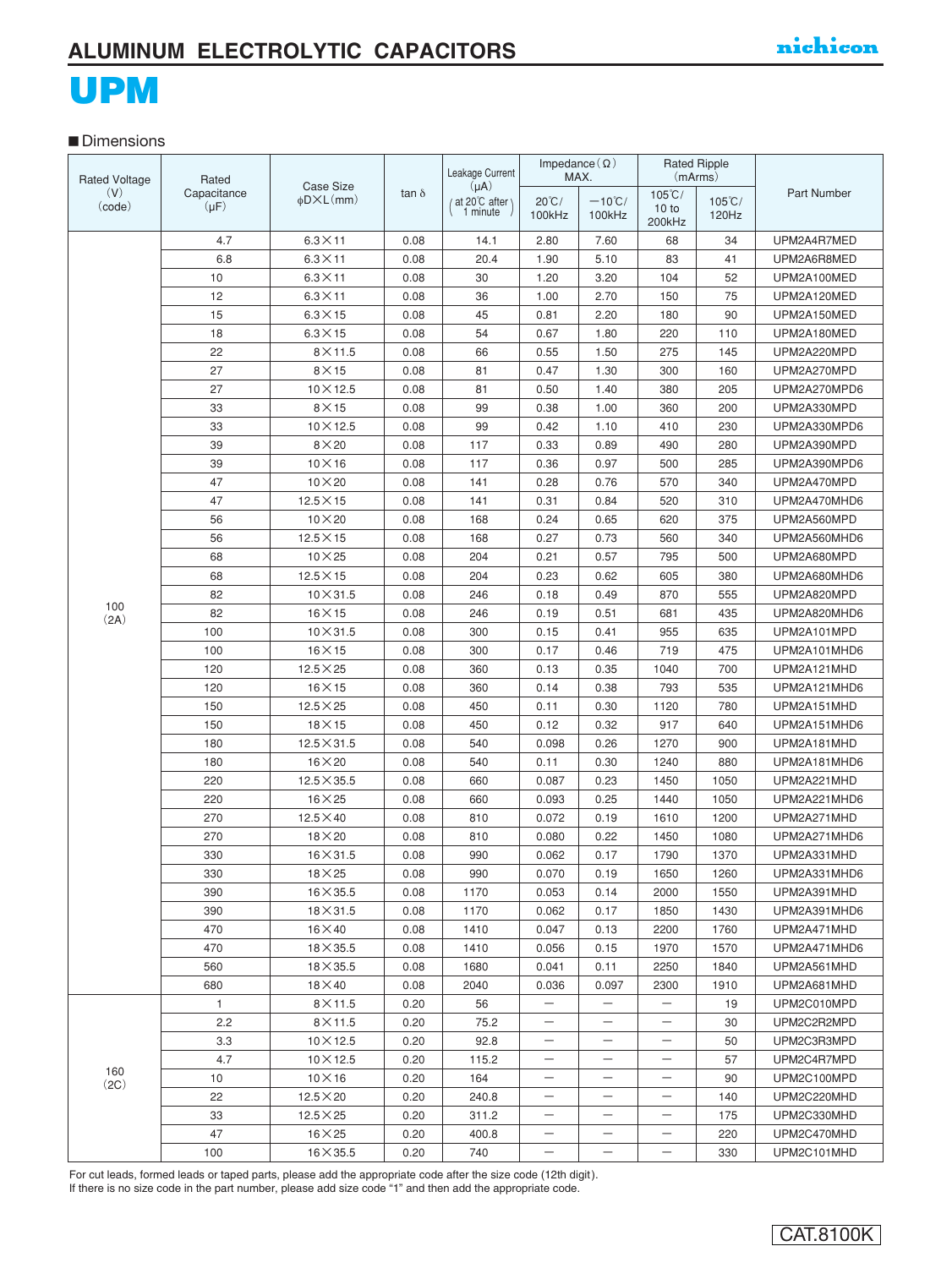#### **■** Dimensions

| <b>Rated Voltage</b> | Rated                    |                                         | tan $\delta$ | Leakage Current                        | Impedance $(\Omega)$      | MAX.                       | (mArms)                             | <b>Rated Ripple</b>       |                    |  |
|----------------------|--------------------------|-----------------------------------------|--------------|----------------------------------------|---------------------------|----------------------------|-------------------------------------|---------------------------|--------------------|--|
| (V)<br>(code)        | Capacitance<br>$(\mu F)$ | Case Size<br>$\phi$ D $\times$ L $(mm)$ |              | $(\mu A)$<br>at 20°C after<br>1 minute | $20^{\circ}$ C/<br>100kHz | $-10^{\circ}$ C/<br>100kHz | $105^{\circ}$ C/<br>10 to<br>200kHz | $105^{\circ}$ C/<br>120Hz | <b>Part Number</b> |  |
|                      | 1                        | $8\times11.5$                           | 0.20         | 60                                     | —                         | $\overline{\phantom{0}}$   | —                                   | 19                        | UPM2D010MPD        |  |
|                      | 2.2                      | $8\times11.5$                           | 0.20         | 84                                     | —                         | —                          | —                                   | 30                        | UPM2D2R2MPD        |  |
|                      | 3.3                      | $10\times12.5$                          | 0.20         | 106                                    | —                         |                            | —                                   | 50                        | UPM2D3R3MPD        |  |
|                      | 4.7                      | $10\times16$                            | 0.20         | 134                                    | $\overline{\phantom{0}}$  | $\overline{\phantom{0}}$   | $\overline{\phantom{0}}$            | 60                        | UPM2D4R7MPD        |  |
| 200<br>(2D)          | 10                       | $10\times 20$                           | 0.20         | 180                                    | $\overline{\phantom{0}}$  | $\overline{\phantom{0}}$   |                                     | 95                        | UPM2D100MPD        |  |
|                      | 22                       | $12.5\times25$                          | 0.20         | 276                                    | $\overline{\phantom{0}}$  | $\overline{\phantom{0}}$   | $\overline{\phantom{0}}$            | 145                       | UPM2D220MHD        |  |
|                      | 33                       | $16\times25$                            | 0.20         | 364                                    | —                         | $\overline{\phantom{0}}$   | $\overline{\phantom{0}}$            | 180                       | UPM2D330MHD        |  |
|                      | 47                       | $16\times25$                            | 0.20         | 476                                    | —                         | -                          | $\overline{\phantom{0}}$            | 220                       | UPM2D470MHD        |  |
|                      | 100                      | $18\times 40$                           | 0.20         | 900                                    | —                         |                            | —                                   | 345                       | UPM2D101MHD        |  |
|                      | 1                        | $8\times11.5$                           | 0.20         | 65                                     | —                         |                            | $\overline{\phantom{0}}$            | 19                        | UPM2E010MPD        |  |
|                      | 2.2                      | $10\times12.5$                          | 0.20         | 95                                     | —                         | $\qquad \qquad -$          | $\qquad \qquad -$                   | 32                        | UPM2E2R2MPD        |  |
|                      | 3.3                      | $10\times16$                            | 0.20         | 122.5                                  | —                         | —                          | $\overline{\phantom{0}}$            | 52                        | UPM2E3R3MPD        |  |
|                      | 4.7                      | $10\times16$                            | 0.20         | 147                                    | $\overline{\phantom{0}}$  | $\overline{\phantom{0}}$   | $\overline{\phantom{0}}$            | 60                        | UPM2E4R7MPD        |  |
| 250<br>(2E)          | 10                       | $12.5\times20$                          | 0.20         | 200                                    | $\overline{\phantom{0}}$  | $\overline{\phantom{0}}$   | $\overline{\phantom{0}}$            | 98                        | UPM2E100MHD        |  |
|                      | 22                       | $16\times25$                            | 0.20         | 320                                    | —                         | $\overline{\phantom{0}}$   | $\overline{\phantom{0}}$            | 150                       | UPM2E220MHD        |  |
|                      | 33                       | $16\times25$                            | 0.20         | 430                                    | -                         | $\overline{\phantom{0}}$   | $\overline{\phantom{0}}$            | 180                       | UPM2E330MHD        |  |
|                      | 47                       | $16 \times 31.5$                        | 0.20         | 570                                    | —                         | -                          | -                                   | 225                       | UPM2E470MHD        |  |
|                      | 100                      | $18\times 40$                           | 0.20         | 1100                                   | —                         |                            | —                                   | 345                       | UPM2E101MHD        |  |
|                      | $\mathbf{1}$             | $8\times11.5$                           | 0.20         | 71.5                                   | —                         | $\overline{\phantom{0}}$   | —                                   | 19                        | UPM2F010MPD        |  |
|                      | 2.2                      | $10\times12.5$                          | 0.20         | 109.3                                  | —                         |                            | $\overline{\phantom{0}}$            | 32                        | UPM2F2R2MPD        |  |
|                      | 3.3                      | $10\times16$                            | 0.20         | 141.58                                 | $\overline{\phantom{0}}$  | $\overline{\phantom{0}}$   | $\overline{\phantom{0}}$            | 52                        | UPM2F3R3MPD        |  |
| 315                  | 4.7                      | $10\times 20$                           | 0.20         | 159.22                                 | $\overline{\phantom{0}}$  | $\overline{\phantom{0}}$   | $\overline{\phantom{0}}$            | 65                        | UPM2F4R7MPD        |  |
| (2F)                 | 10                       | $12.5 \times 20$                        | 0.20         | 226                                    | $\overline{\phantom{0}}$  | $\overline{\phantom{0}}$   | $\overline{\phantom{0}}$            | 98                        | UPM2F100MHD        |  |
|                      | 22                       | $16\times25$                            | 0.20         | 377.2                                  | $\overline{\phantom{0}}$  | $\qquad \qquad -$          | $\overline{\phantom{0}}$            | 150                       | UPM2F220MHD        |  |
|                      | 33                       | $16 \times 31.5$                        | 0.20         | 515.8                                  | $\qquad \qquad -$         | $\overline{\phantom{0}}$   | $\overline{\phantom{0}}$            | 185                       | UPM2F330MHD        |  |
|                      | 47                       | $18\times35.5$                          | 0.20         | 692.2                                  | —                         | —                          | $\overline{\phantom{0}}$            | 235                       | UPM2F470MHD        |  |
|                      | 1                        | $10\times12.5$                          | 0.20         | 75                                     | —                         | $\overline{\phantom{0}}$   | $\overline{\phantom{0}}$            | 21                        | UPM2V010MPD        |  |
|                      | 2.2                      | $10\times16$                            | 0.20         | 117                                    | —                         | $\qquad \qquad -$          | $\qquad \qquad -$                   | 34                        | UPM2V2R2MPD        |  |
|                      | 3.3                      | $10\times20$                            | 0.20         | 146.2                                  | —                         | $\qquad \qquad -$          | $\overline{\phantom{0}}$            | 54                        | UPM2V3R3MPD        |  |
| 350                  | 4.7                      | $10\times 20$                           | 0.20         | 165.8                                  | $\overline{\phantom{0}}$  | $\qquad \qquad -$          | $\overline{\phantom{0}}$            | 65                        | UPM2V4R7MPD        |  |
| (2V)                 | 10                       | $12.5\times25$                          | 0.20         | 240                                    | $\overline{\phantom{0}}$  | $\overline{\phantom{0}}$   | $\overline{\phantom{0}}$            | 100                       | UPM2V100MHD        |  |
|                      | 22                       | $16\times25$                            | 0.20         | 408                                    | —                         | $\overline{\phantom{0}}$   | $\overline{\phantom{0}}$            | 150                       | UPM2V220MHD        |  |
|                      | 33                       | $16\times35.5$                          | 0.20         | 562                                    | —                         | -                          | -                                   | 190                       | UPM2V330MHD        |  |
|                      | 47                       | $18\times 40$                           | 0.20         | 758                                    | —                         | —                          |                                     | 240                       | UPM2V470MHD        |  |
|                      | Т.                       | $10 \times 12.5$                        | 0.25         | 80                                     |                           |                            |                                     | 17                        | UPM2G010MPD        |  |
|                      | 2.2                      | $10\times16$                            | 0.25         | 128                                    | —                         | —                          | —                                   | 28                        | UPM2G2R2MPD        |  |
|                      | 3.3                      | $10\times 20$                           | 0.25         | 152.8                                  | -                         | -                          | -                                   | 47                        | UPM2G3R3MPD        |  |
| 400<br>(2G)          | 4.7                      | $12.5 \times 20$                        | 0.25         | 175.2                                  |                           |                            |                                     | 55                        | UPM2G4R7MHD        |  |
|                      | 10                       | $12.5 \times 25$                        | 0.25         | 260                                    | —                         | —                          | $\overline{\phantom{0}}$            | 85                        | UPM2G100MHD        |  |
|                      | 22                       | $16 \times 31.5$                        | 0.25         | 452                                    | $\overline{\phantom{0}}$  | $\overline{\phantom{0}}$   | $\overline{\phantom{0}}$            | 130                       | UPM2G220MHD        |  |
|                      | 33                       | $18\times35.5$                          | 0.25         | 628                                    | —                         | $\overline{\phantom{0}}$   | —                                   | 170                       | UPM2G330MHD        |  |
|                      | 1                        | $10\times16$                            | 0.25         | 85                                     | $\qquad \qquad -$         | —                          |                                     | 17                        | UPM2W010MPD        |  |
|                      | 2.2                      | $10\times 20$                           | 0.25         | 139                                    | —                         | —                          | —                                   | 28                        | UPM2W2R2MPD        |  |
|                      | 3.3                      | $12.5\times20$                          | 0.25         | 159.4                                  | $\qquad \qquad -$         | —                          | $\qquad \qquad -$                   | 48                        | UPM2W3R3MHD        |  |
| 450<br>(2W)          | 4.7                      | $12.5 \times 25$                        | 0.25         | 184.6                                  | —                         | $\qquad \qquad -$          | —                                   | 55                        | UPM2W4R7MHD        |  |
|                      | 10                       | $16\times25$                            | 0.25         | 280                                    | —                         | —                          | —                                   | 90                        | UPM2W100MHD        |  |
|                      | 22                       | $16\times35.5$                          | 0.25         | 496                                    | —                         | —                          | —                                   | 135                       | UPM2W220MHD        |  |
|                      | 33                       | $18\times 40$                           | 0.25         | 694                                    |                           | $\qquad \qquad -$          | $\qquad \qquad -$                   | 170                       | UPM2W330MHD        |  |

For cut leads, formed leads or taped parts, please add the appropriate code after the size code (12th digit). If there is no size code in the part number, please add size code "1" and then add the appropriate code.

For formed lead or taped product specifications and minimum order quantity, please refer to the Guidelines for Aluminum Electrolytic Capacitors.